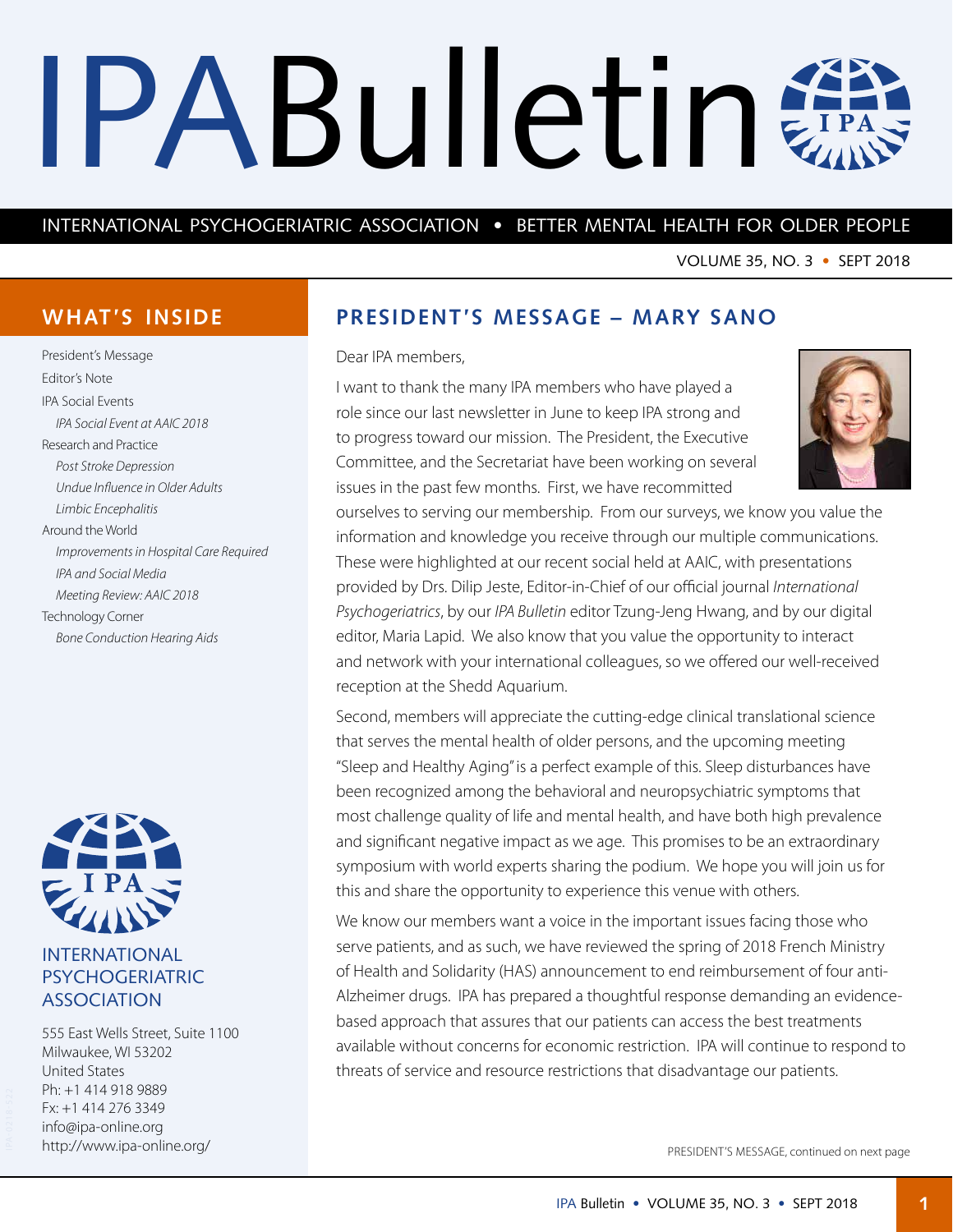## **PRESIDENT'S MESSAGE**

#### **IPA BOARD OF DIRECTORS**

#### **OFFICERS**

President Mary Sano, *United States* President-Elect

William Reichman, *Canada* **Secretary** 

Huali Wang, *P.R. China* Treasurer

Kate Zhong, *United States* Immediate Past President Raimundo Mateos, *Spain*

#### **BOARD OF DIRECTORS**

Daisy Acosta, *Dominican Republic* Tzung-Jeng Hwang, *Taiwan* Manabu Ikeda, *Japan* Raymond Koopmans, *The Netherlands* Carmelle Peisah, *Australia* Kiran Rabheru, *Canada*

#### **PAST PRESIDENTS**

Manfred Bergener, *Germany* Gösta Bucht, *Sweden* Kazuo Hasegawa, *Japan* Bertil Steen, *Sweden* Sanford I. Finkel, *United States* Raymond Levy, *United Kingdom* Barry Reisberg, *United States* Edmond Chiu, *Australia* Alistair Burns, *United Kingdom* George T. Grossberg, *United States* Joel Sadavoy, *Canada* Helen Fung-kum Chiu, *Hong Kong* Masatoshi Takeda, *Japan* Jacobo Mintzer, *United States* Henry Brodaty, *Australia*

#### **IPA SECRETARIAT**

Executive Director Kate Filipiak, CAE, *United States*

Communications Manager *Denise Barnett, IOM, United States*



PRESIDENT'S MESSAGE, *[continued from page](#page-0-0) 1*

 IPA continues to be a major contributor to the work of treating older persons with behavioral and neuropsychiatric symptoms, and many of our members are key players in this area. In June of 2018, IPA members Drs. Jeffrey Cummings, George Grossberg, and I took part in the New York Academy of Science's symposium entitled "Psychiatric Symptoms in Alzheimer's Disease and Dementia." Held at the NYAS headquarters at 7 World Trade Center, the meeting was opened by Dr. Cummings, who gave a highly integrated view of the history of codifying neuropsychiatric symptoms. Dr. Grossberg provided an overview of the "Neuroanatomic and Neurochemical Substrates of Behavioral Symptoms in Alzheimer's Disease and Implications for Treatment." I spoke on "Measuring Neuropsychiatric Symptoms for Diagnosis and Outcomes." Interest in such metrics comes from both clinical and research efforts, and while tools exist, there are many gaps in our ability to assess and codify these serious problems. These gaps are apparent to many, and we have been approached to address these. The differences between specific types of neuropsychiatric conditions are an important question yet to be addressed. While we have provided a preliminary consensus on a definition of agitation in dementia, conditions such as apathy, depression, psychosis and sleep disturbance may all require clearer understanding of defining criteria, of operationalizing these criteria, and of measuring the severity and mitigation of these symptoms.

IPA is planning an expert meeting on neuropsychiatric symptoms, which will use our established methods of creating consensus around diagnostic criteria. We hope to bring together key stakeholders, including care providers, families, and patients, in order to create a definition that can focus on symptoms and treatments that are meaningful to patients, not just providers. We look forward to the input from all of our members and our affiliates to address this problem with global input and solutions. I hope you will join this effort and let your voice be heard on this important topic.

Mary Sano IPA President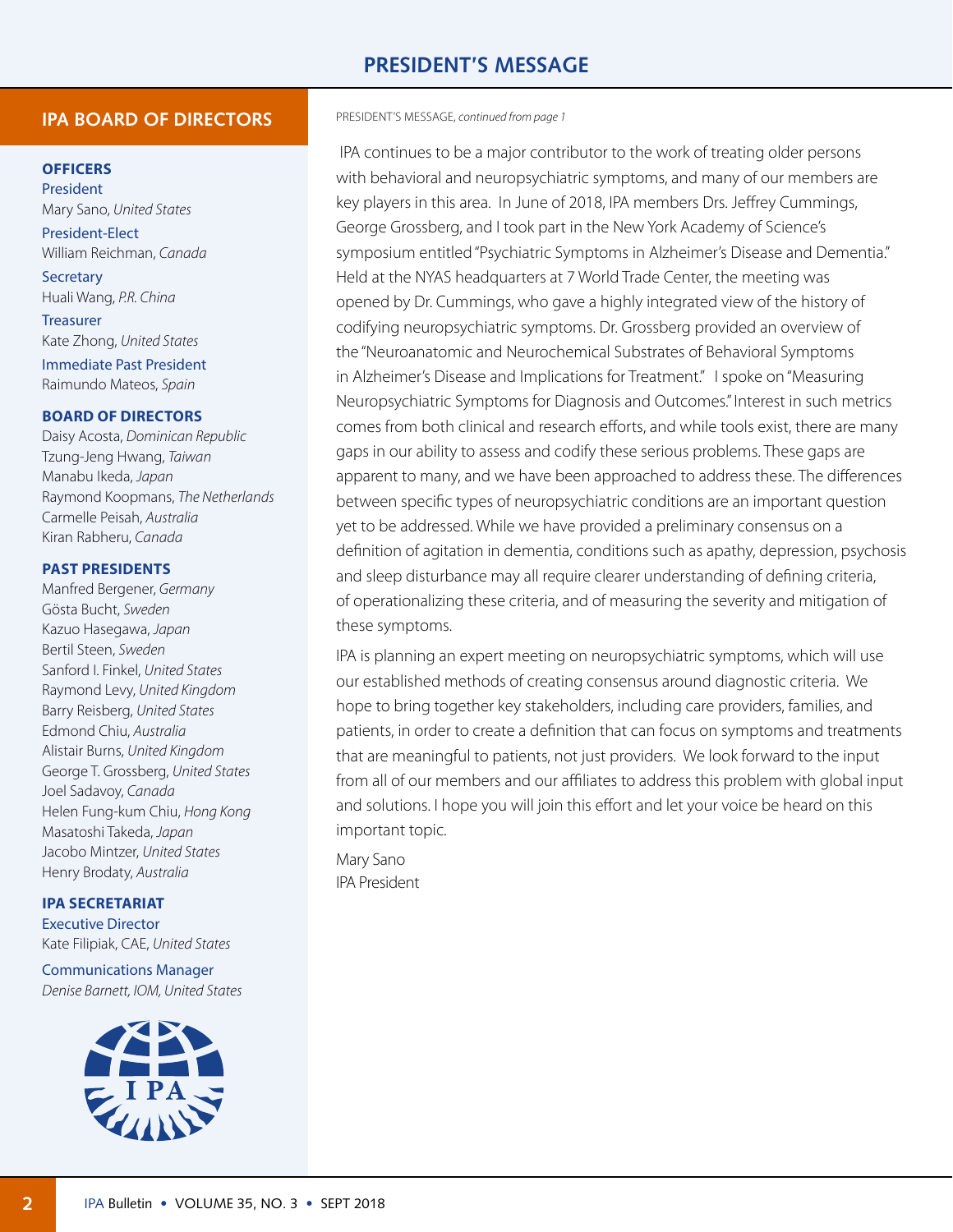## **EDITOR'S NOTE – TZUNG-JENG HWANG**

Under the leadership of President Mary Sano, IPA is actively marching forward. Our most recent highlights include:

- Many IPA opinion leaders attended the Alzheimer's Association International Conference (AAIC) and Alzheimer's Disease International (ADI) meeting in Chicago in July and presented their research work (see article in "Around the World").
- The "Sleep & Healthy Aging" meeting in Hoboken, New Jersey, USA, will be held on 14-15 September 2018.
- The online Argentina Geriatric Psychiatry Program will launch a second round, beginning 1 October 2018, and the Universidad Favaloro is able to provide certification for the online course.
- IPA is co-hosting a workshop with members of the International Association of Physical Therapists working with Older People (IPTOP) in Montreal, Canada in November this year.

You are welcome to join the upcoming activities for learning and networking.

In this issue, there are seven articles, four in "**Research and Practice**", two in "**Around the World**" and one in "**Technology Corner**".

## In "**Research and Practice**":

**Dr. Damien Gallagher (Canada)** provides updates on post-stroke depression (PSD) and concludes that screening for PSD may improve outcomes, but should be combined with processes of care that facilitate effective treatment and followup after detection. **Dr. Gillian Stockwell-Smith (Australia)** discusses further improvements that are needed in hospital care of older people. Older people often experience significant deconditioning while in the hospital, but the focus of rapid throughput in acute care tends to deny them a treatment goal of restoration to preadmission status.

**Dr. Karen Reimers (USA)** summarizes the risk factors and red flags of undue influence in older adult. This is especially relevant in terms of estate planning. It is important to respect the autonomy of older testators while protecting vulnerable elders from undue influence and financial exploitation.

Finally, **Dr. Laura Valzolgher (Italy)** describes a case of limbic encephalitis, a lesserknown and sometimes under-recognized cause of rapidly progressive dementia.

## In "**Around the World**":

**Kate Filipiak (USA), the Executive Director of IPA**, highlights the IPA social events at the Alzheimer's Association International Conference (AAIC) and

EDITOR'S NOTE, *continued on next page*

## **IPA BULLETIN EDITORS**

Editor-in-Chief Tzung-Jeng Hwang, *Taiwan*

Assistant to the Editor-in-Chief Jennifer Tu, *United States*

Deputy Editor for Research and **Practice** Mark Rapoport, *Canada*

Assistant Editors for Research and **Practice** 

Clarissa Giebel, *United Kingdom* Gillian Stockwell-Smith, *Australia* Hilde Verbeek, *The Netherlands*

#### Assistant Editors for Around the **World**

Clarissa Giebel, *United Kingdom* Raimundo Mateos, *Spain* Karen Reimers, *United States* Guk-Hee Suh, *South Korea* Gregory Swanwick, *Ireland* Laura Valzolgher, *Italy*

Technology Editor Yung-Jen Yang, *Taiwan*



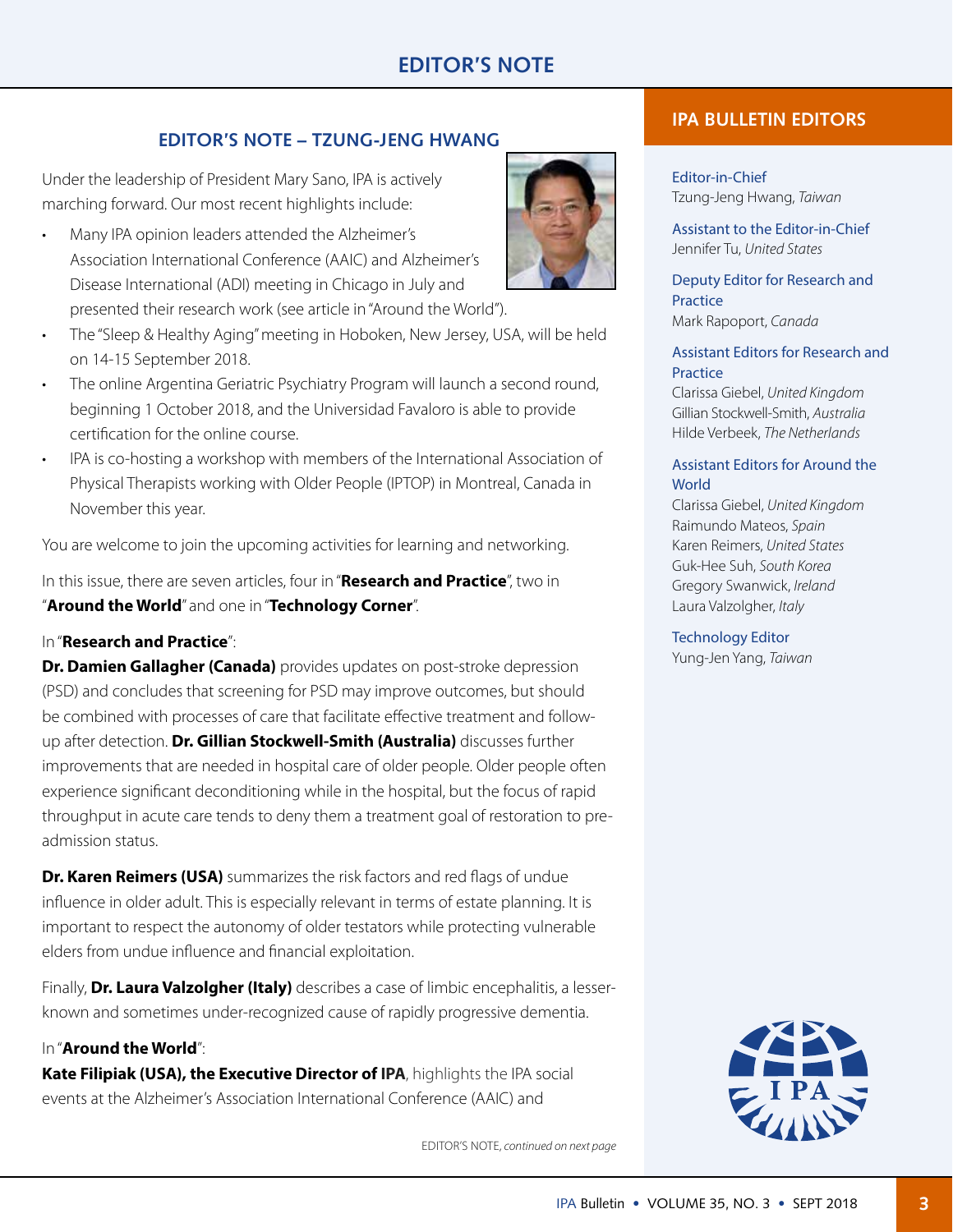#### EDITOR'S NOTE, *continued from page 3*

the Alzheimer's Disease International (ADI) meetings in Chicago. In a second report on AAIC, I further describe IPA's activities and achievements, especially those related to neuropsychiatric symptoms in the elderly.

#### In "**Technology Corner**":

**Dr. Yung-Jen Yang (Taiwan)** delineates interesting bone-conducting hearing aids, including wearable and implanted types. These hearing aids may better improve communication for the elderly people.

I want to thank the editors who continue to provide thought-provoking articles and share precious insights with our members. We hope more members can join the editing team and contribute diverse viewpoints to this IPA platform. By doing so, we can further improve the content of the *Bulletin* and make it a useful platform for international communications among IPA members. Please reach us at [IPABulletin@ipa-online.org.](mailto:IPABulletin%40ipa-online.org?subject=)

# **Sleep and Healthy Aging**

The Neuroscience of Common Clinical Problems

International Psychogeriatric Association Better Mental Health for Older People

## 14-15 September 2018

W Hoboken Hotel, Hoboken, NJ, USA

www.ipa-online.org/sleep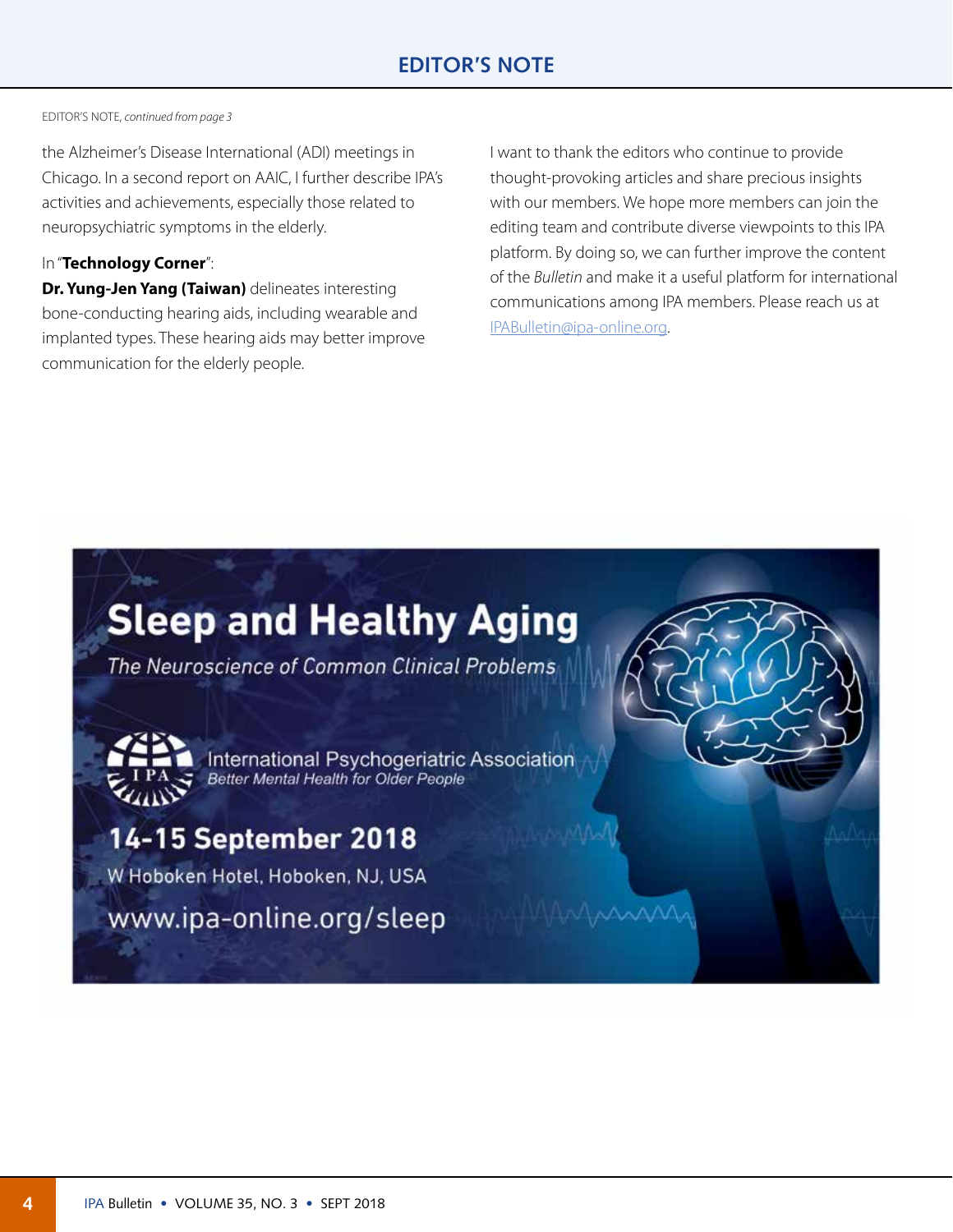## **IPA SOCIAL EVENT AT THE ALZHEIMER'S ASSOCIATION INTERNATIONAL CONFERENCE (AAIC) AND THE ALZHEIMER'S DISEASE INTERNATIONAL (ADI) MEETINGS**

#### *Kate Filipiak, CAE*

*Executive Director, International Psychogeriatric Association*

IPA recently exhibited at the Alzheimer's Association International Conference (AAIC) and the Alzheimer's Disease International (ADI) meetings in Chicago, Illinois, 21 – 29 July 2018. Thank you to all the IPA members who stopped to say hello and visit.

IPA held a social event at the Shedd Aquarium on Wednesday, 25 July. Over 40 IPA members joined IPA President, Mary Sano, for networking, merriment and fireworks. The fireworks are a famous activity in Chicago and brought lots of fun and excitement to all participants. During the social event, the editors of the *International Psychogeriatrics* (Dr. Dilip Jeste), *IPA Bulletin* (Dr. Tzung-Jeng Hwang), and IPA website (Dr. Maria Lapid) talked about the current status of each publication and what is planned next to move forward. All of them are making good efforts to enhance publication quality and attract more people to join the IPA. Of note, Dr. Dilip Jeste mentioned how he is working to shorten the decisionmaking time, increase the rejection rate and enhance the impact factor. Many members exchanged their views on how to further improve the quality of IPA's publications and activities.

IPA also announced the dates and place for the 2019 Congress, 4-7 September in Santiago de Compostela, Spain. The city is famous for its origin in the shrine of Saint James

the Great (now the Cathedral of Santiago de Compostela), which is the destination of a leading Catholic pilgrimage route (the Way of St. James). Therefore, the 2019 Congress is expected to be rich not only cognitively but also socially and spiritually. Please check the IPA website for further updates.



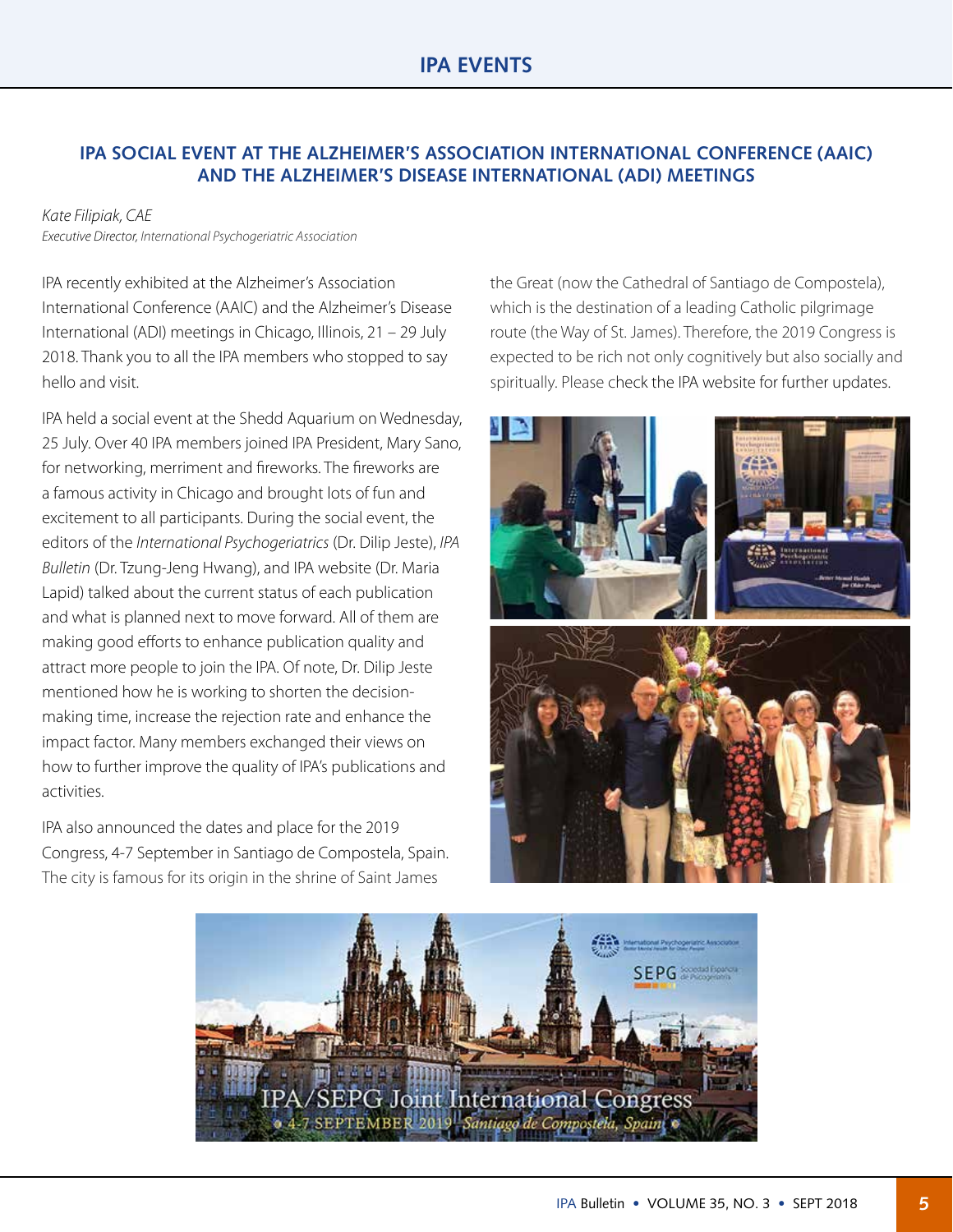## **POST STROKE DEPRESSION: AMERICAN HEART ASSOCIATION SCIENTIFIC STATEMENT AND UPDATE ON SCREENING TOOLS.**

*Damien Gallagher MB, MD, MRCPsych, FRCPC Sunnybrook Health Sciences Centre, Toronto, Canada*

#### Key highlights:

- The American Heart Association scientific statement reviews the recent literature and reports that approximately one in three stroke survivors will have Post Stroke Depression (PSD) during the first year, with prevalence dropping after one year. PSD results in worse functional outcomes and increased mortality, and is predicted by history of depression, cognitive impairment & stroke severity.
- With regard to screening & treatment, they note that a number of screening studies in primary care were not associated with improvements in depression, but that studies using a collaborative care approach did improve outcomes.

#### Scientific Statement from the American Heart Association:

In 2017 the American Heart Association released their first scientific statement on Post Stroke Depression (PSD), in which they summarize evidence to date on epidemiology, screening and management options. They note that PSD occurs in approximately one in three stroke survivors with highest prevalence in the first year following stroke (largely constant at 33% throughout first year) and a small drop after one year to approximately 25%.<sup>1</sup> They describe neurobiological and psychosocial risk factors noting that the most consistent predictors of PSD have been physical disability, stroke severity, history of depression and cognitive impairment. PSD is associated with worse functional outcomes and increased mortality following stroke. They note that several studies, although these are of varying methodological quality, indicate that both antidepressant medication and psychosocial interventions can effectively treat PSD. There is also evidence to support use of antidepressant medication and psychosocial interventions

- They conclude that screening for PSD may improve outcomes *but should be combined* with processes of care that facilitate effective treatment and follow up after detection.
- It is unclear which is the best screening tool for PSD, but in a more recent study, investigators compared two yes/no screening questions ("Whooley questions") to the PHQ2, PHQ9 & CESD. The shortened two-question screen had the highest sensitivity (89%) but lowest specificity (66%). The authors concluded that "Whooley questions" are a quick and sensitive screen for PSD, although a greater number of follow up interviews will be required to exclude false positives.

to prevent PSD, but further studies are needed in more representative samples of stroke survivors to determine the optimal timing and duration of treatment. They consider the value of screening and note that although previous guidelines recommend routine screening for PSD, these were not based upon strong RCT evidence showing that screening improves outcomes. They cite a number of studies in primary care that have demonstrated little if any benefit of screening for PSD. Importantly, they note that when screening is combined with collaborative care interventions (using evidence based protocols for treatment, improved communication between primary care providers and mental health professionals with structured follow-up), improved outcomes have been demonstrated primarily in non-stroke populations, with fewer such studies conducted in stroke survivors. They conclude that screening for PSD may improve outcomes "provided that processes are in place to assure accurate diagnosis, timely and effective treatment, and follow-up."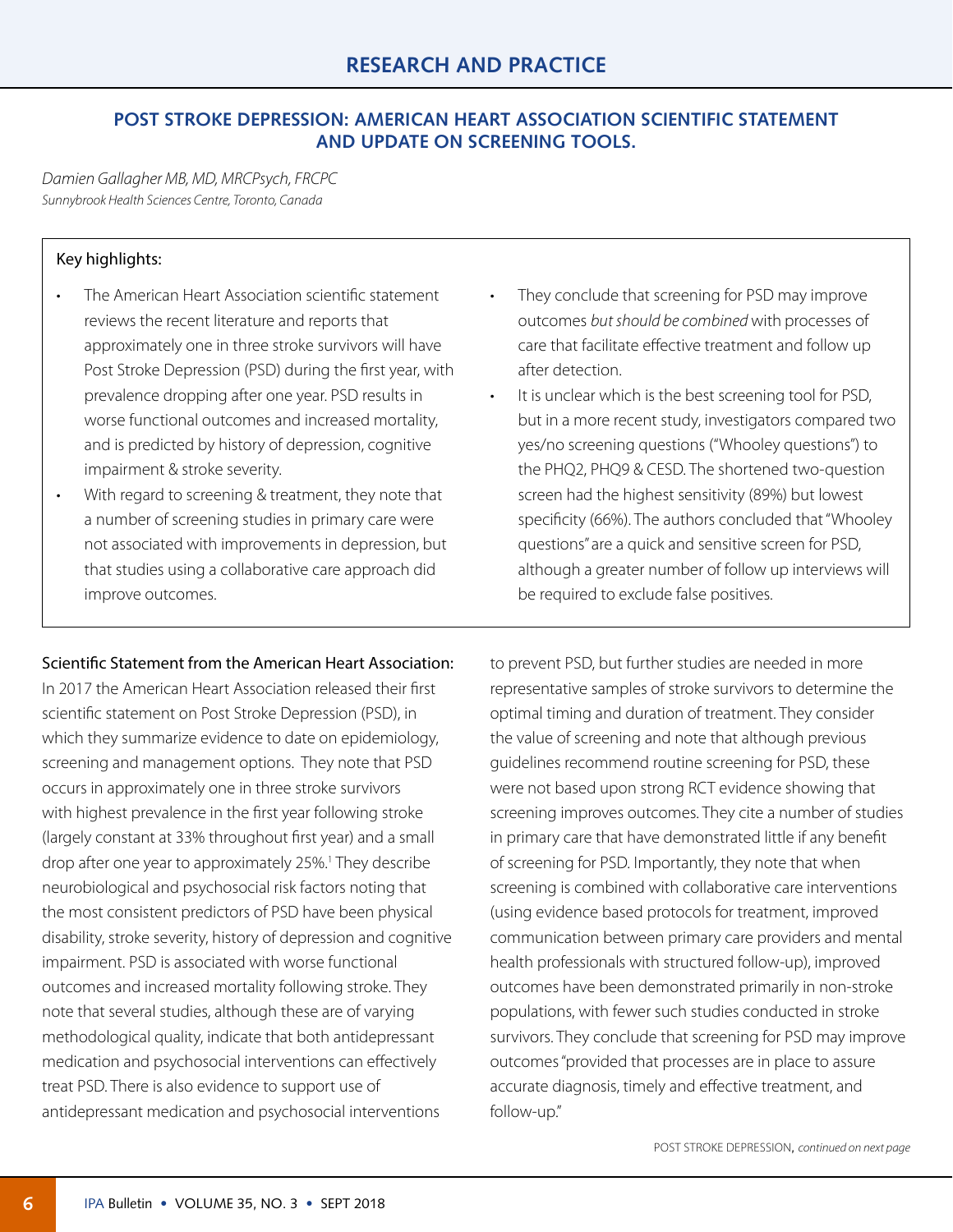POST STROKE DEPRESSION, *[continued from page](#page-0-0) 6*

Update on screening tools: The scientific statement goes on to review the utility of different screening tools for PSD and concludes that the optimal screening tool for PSD remains unclear. They note that diagnosis of PSD can often be difficult because of confounding stroke related symptoms, such as apathy, aphasia or emotional lability. Several scales such as the CESD, PHQ9 and HDRS have demonstrated utility, but they report that these studies have limitations. In a more recent study published in May 2018, investigators address this question by comparing four screening tools for PSD in 147 participants (mean age 69) with ischemic heart disease and self-reported stroke from The Heart and Soul Study.<sup>2</sup> The Heart and Soul Study followed adults with stable coronary heart disease over 15 years to determine the association between psychosocial factors and cardiovascular health outcomes. They examine four screening instruments for PSD and compared these to a diagnostic interview for depression validated according to DSM criteria. They compare the 10-item form of the CES-D, the PHQ-9, the PHQ-2 and the so-called "Whooley questions." The "Whooley questions" are two shortened yes/no questions derived from the PHQ-2. The two questions are: "during the past month, have you often been bothered by feeling down, depressed, or hopeless?" and "During the past month, have you often been bothered

by little interest or pleasure in doing things?" An answer of "yes" to either question is considered a positive result. The authors found that 24% of the sample had major depression and that the "Whooley questions" demonstrated the highest sensitivity (89%) but lowest specificity (66%). The PHQ9, using a cut point of ≥ 10, was least sensitive (51%) but most specific (87%), while all four measures had similar areas under the curve. Limitations of this study include the fact that stroke was ascertained by self-report, and only ambulatory patients were included limiting generalizability. The authors conclude that the "Whooley questions" are a quick and sensitive screen for PSD, although a greater number of follow-up interviews will be required to exclude false positives.

#### For further reading:

*Towfighi A, Ovbiagele B, El Husseini N, et al. Poststroke Depression: A Scientific Statement for Healthcare Professionals From the American Heart Association/American Stroke Association. Stroke 2017 Feb;48(2):e30-e43.*

*Wang EY, Meyer C, Graham GD, Whooley MA. Evaluating Screening Tests for Depression in Post-Stroke Older Adults. J Geriatr Psychiatry Neurol 2018 May;31(3):129-135.*

Damien Gallagher is a Geriatric Psychiatrist at Sunnybrook Health Sciences Centre & assistant professor at the University of Toronto



# **UPGRADE YOUR IPA MEMBERSHIP!**

**Become a Lifetime Member.**



**Visit [www.ipa-online.org](http://www.ipa-online.org/about-ipa/membership-in-ipa/lifetime-members) for more information.**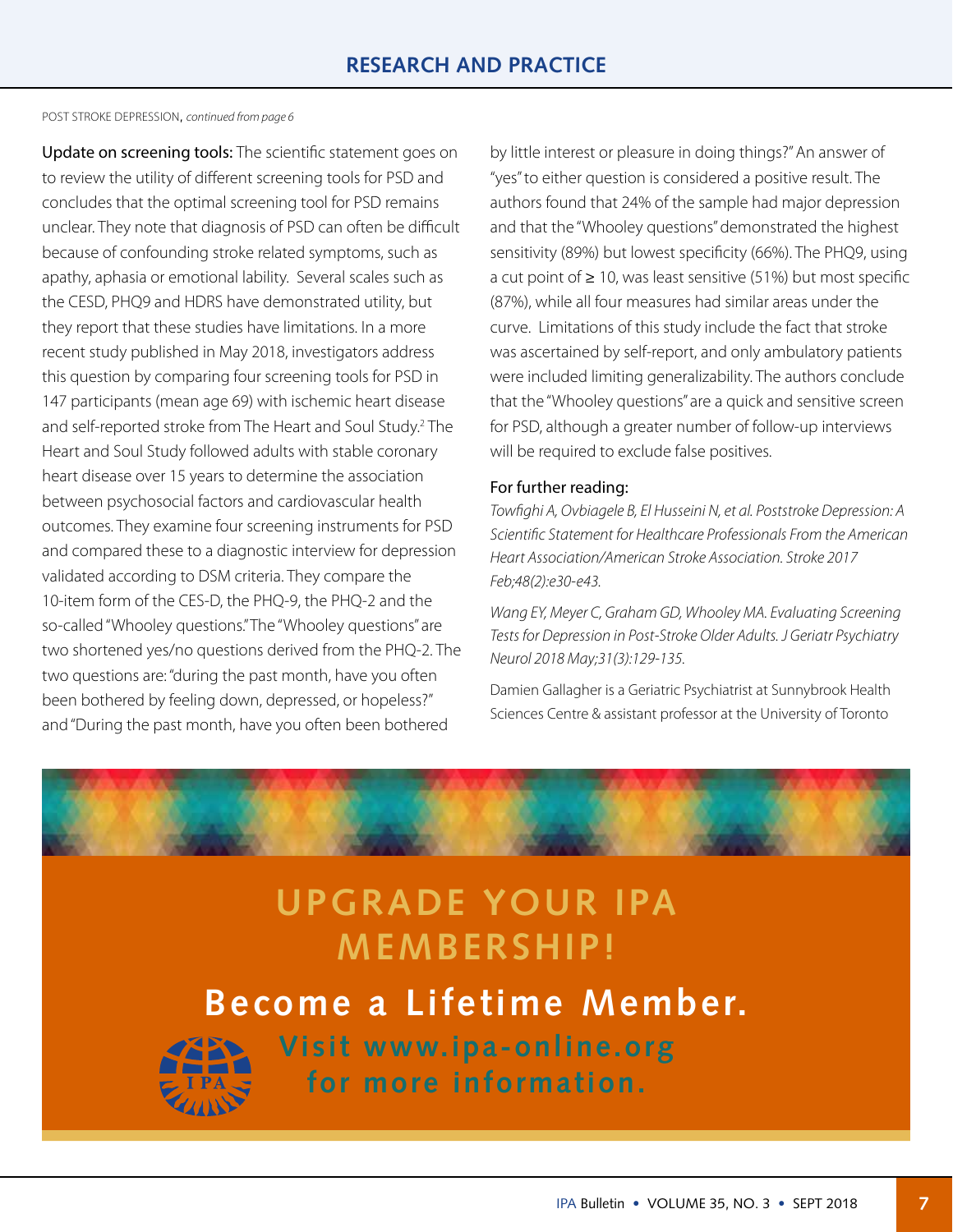## **UNDUE INFLUENCE IN OLDER ADULTS: RISK FACTORS AND RED FLAGS**

#### *Karen Reimers, MD*

*Department of Psychiatry, University of Minnesota, United States*

#### Key highlights:

- Undue influence involves the substitution of a person's wishes with the wishes of the influencer.
- There is no universal definition of undue influence. It is a complex concept that often involves coercion and personal control.
- Risk factors for undue influence include cognitive impairment, special (i.e. trusting, confidential) relationship with the influencer, family conflict, emotional vulnerability, psychiatric conditions, medical comorbidities.
- Red flags for undue influence include frailty and dependence, sequestration and isolation, influencer's

Undue influence refers to the substitution of a person's wishes or free will with someone else's wishes. It is a legal construct, defined by the courts. The approach to undue influence varies in international jurisdictions and even within countries. Geriatric psychiatrists around the world, particularly in countries with common law systems influenced by the Anglo-Saxon tradition, may be asked to give an opinion about undue influence after assessing impairments and factors making an older individual vulnerable. Questions about undue influence can arise in a variety of medical or legal contexts: primarily wills, but also contracts including power of attorney. Expert evaluation for undue influence is frequently performed retrospectively after the testator, or person making the will, is deceased.

Undue influence is a complex concept. At a basic level, it involves the substitution of a person's wishes with the wishes of the influencer. It is distinguished from "due" influence (natural favoritism or devotion to certain heirs) in that undue influence involves coercion (often over an extended period of time, and it may be concealed or indirect) and personal

active participation in making the will, inconsistencies between prior intentions and the new will, and unusual benefit to influencer under new will.

- Increasing numbers of older individuals around the globe are vulnerable to undue influence.
- In 2009, the IPA Task Force on Wills and Undue Influence published consensus guidelines for expert assessment of risk factors for undue influence in older people.
- Geriatric psychiatrists must respect the autonomy of older testators (people making their wills) while protecting them from undue influence and financial exploitation.

control over the testator. There is rarely direct evidence of undue influence, so courts generally make this determination based on circumstantial evidence, by relying on inference. Undue influence is a distinct concept from fraud (e.g. deception, trickery, forgery) and duress (e.g. direct threats of harm, blackmail).

Unlike testamentary capacity, which has relatively well defined and widely accepted criteria (Banks vs. Goodfellow), there is no clear consensus on the precise definition of undue influence. Several sets of criteria have been developed to define and conceptualize undue influence, but none is in universal use.

In 2009, the IPA Task Force on Wills and Undue Influence published consensus guidelines for expert assessment of risk factors for undue influence in older people. Since that important publication, we continue to face rapidly increasing numbers of older people with vulnerability to undue influence around the globe, and increasing numbers of will contest cases in the courts. The field continues to develop,

UNDUE INFLUENCE IN OLDER ADULTS, *[continued on next page](#page-0-0)*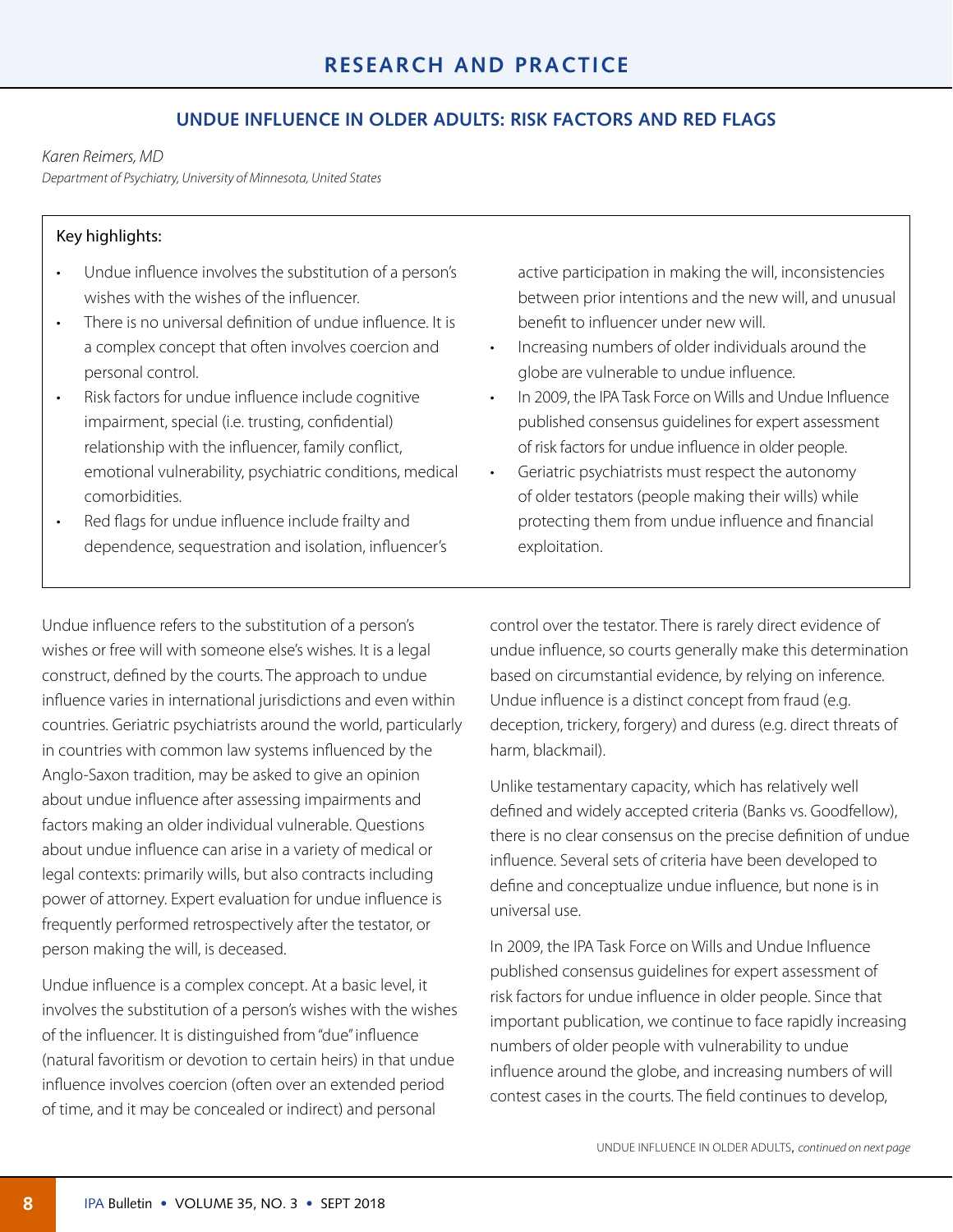UNDUE INFLUENCE IN OLDER ADULTS, *[continued from page 8](#page-0-0)*

and the IPA Capacity Shared Interest Forum continues its work on undue influence and related questions.

This article briefly summarizes key risk factors and red flags guiding the evaluation of undue influence in older people, based on criteria from the published literature.

## **RISK FACTORS FOR UNDUE INFLUENCE**

#### Cognitive impairment

Dementia is an important factor rendering older adults potentially vulnerable to undue influence. An older person with cognitive impairment may be easy to manipulate, requiring little pressure to bring about the desired result. In disputed cases, the level of dementia may be relatively mild or subtle. The more severe the cognitive impairment, the more susceptible and suggestible the older person may be.

#### Special relationship with the influencer

Individuals in a position of trust, especially those with close and frequent contact such as those living with the older person, have increased opportunity to exercise undue influence. A confidential relationship with the older person provides a potential opportunity to control testamentary changes. There is frequently a power differential. Relationships that may pose particular risk include family members, friends, caregivers, suitors/romantic partners, and trusted professionals.

#### Family conflict

An older wealthy person may be drawn into family conflict. Family disagreements are often emotionally distressing to the older person, exacerbating problems with judgment and decision making.

#### Emotional vulnerability

Of many possible emotional factors, bereavement and grief associated with the loss of a spouse is particularly likely to render an older person vulnerable. Influencers may manipulate the older person emotionally by withholding affection, threatening or promising to keep the person out of residential care, or pressuring on cultural or religious grounds. Loneliness, sexual bargaining, and end-of-life issues can also be at play.

#### Psychiatric conditions

Disorders including depression, paranoia, anxiety and substance abuse may interfere with financial decision making, impair judgment in personal relationships, and compound isolation, dependency and cognitive problems.

## Physical morbidities, additive effects of multiple health problems

Older people with medical problems may be more likely to suffer from isolation and communication difficulties. Impairment in vision, hearing and mobility can contribute. If multiple medical problems are present, the compounding effects can render the individual highly dependent and vulnerable.

#### **RED FLAGS FOR UNDUE INFLUENCE**

#### Testator is weakened, frail and dependent

Overall, the weaker the testator, the more vulnerable to undue influence. In such cases, even a small amount of pressure on the older person can produce the influencer's desired result. When several individual risk factors (illness, dementia, emotional problems, etc.) are present in an older testator, the combination is a potential red flag.

#### Sequestration and isolation of the testator

The influencer may inhibit outside contact with the testator, limiting telephone calls, barring the house, and generally interfering in the testator's relationship with previously trusted family members and friends, possibly "bad mouthing" them or invoking fear. This may be exacerbated by physical or communication difficulties. The influencer may manipulate the testator and distort the truth by limiting the free flow of information.

#### Influencer actively participates in making the will

There may be suspicious circumstances surrounding making of the will and signs that the influencer is the one actively instigating the changes. The influencer may be the one

UNDUE INFLUENCE IN OLDER ADULTS, *[continued on next page](#page-0-0)*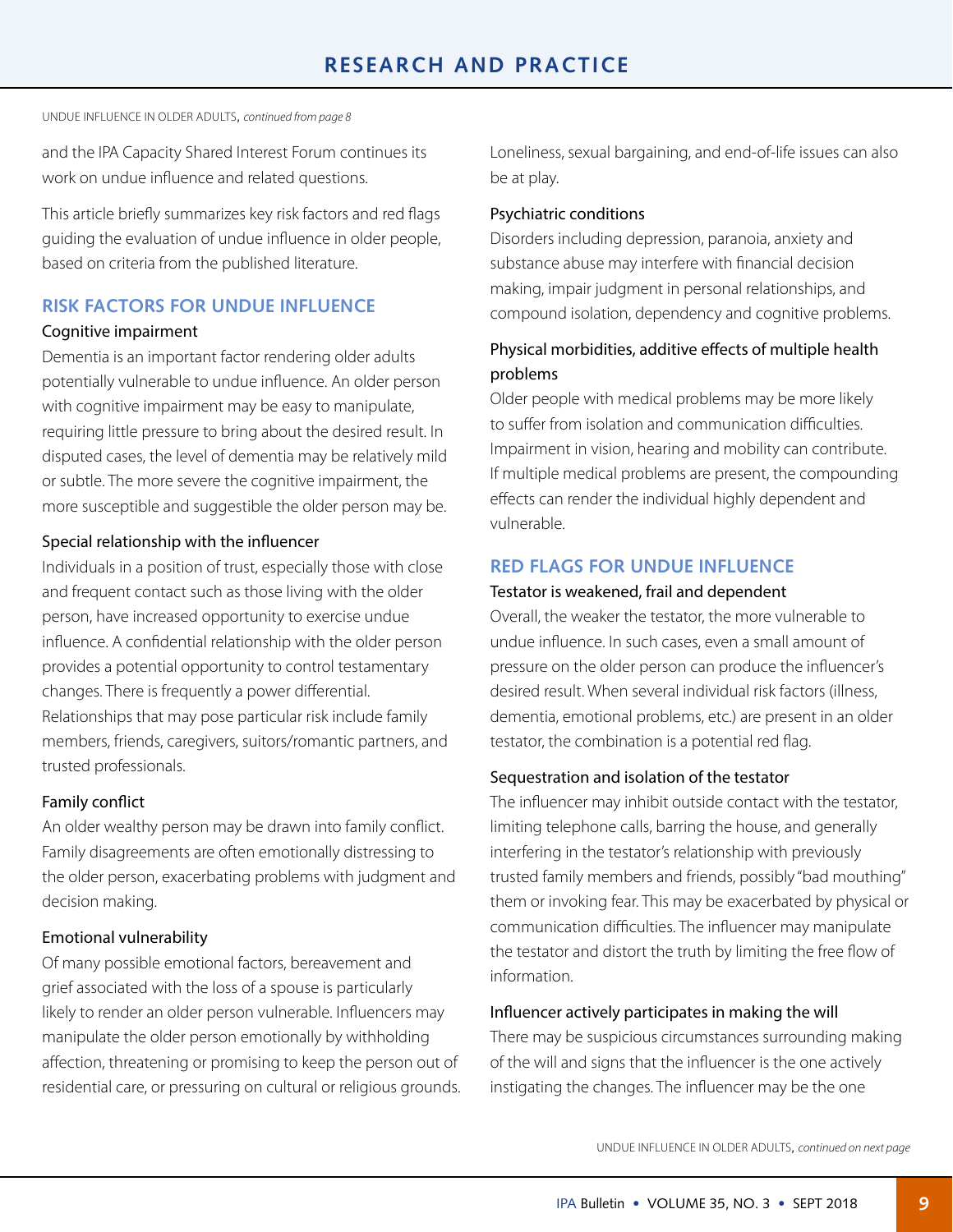## **RESEARCH AND PRACTICE**

UNDUE INFLUENCE IN OLDER ADULTS, *[continued from page 9](#page-0-0)*

finding and retaining the services of the attorney, providing transportation and personally accompanying the testator to the lawyer's office. The lawyer may be well known to the influencer.

#### New will is inconsistent with testator's prior stated intentions

If the contents of the new will are not in keeping with the older person's previous longstanding wishes, especially if there is a radical change in the pattern of distribution of the assets, it is a potential red flag.

#### Unusual benefit to influencer under new will

The contents of the new will may benefit the influencer financially, or the new distribution may reflect the influencer's aim to get revenge on others (perhaps prior beneficiaries) or to fulfil a particular financial or other agenda through the effected changes.

#### Conclusion

Estate planning is dynamic, and older people may change their minds about their testamentary disposition. It is important to respect the autonomy of older testators while protecting vulnerable elders from undue influence and financial exploitation. In cases where there is a question of undue influence, the risk factors and red flags listed here can be a helpful starting point for the psychiatric expert. None of those factors alone is proof of undue influence, but if several or all of the factors are present, an expert investigation into undue influence may well be warranted.

#### References

*Mart EG and Alban AD: The practical assessment of testamentary capacity and undue influence in the elderly, Sarasota, Fla., Professional Resource Press, 2011.*

*Peisah, C et al. The wills of older people: risk factors for undue influence. International Psychogeriatrics 2009 21(1): 7-15.*

*Read, SL and Spar, JE: Capacity, Informed Consent, and Guardianship in Geriatric Forensic Psychiatry: principles and practice. Edited by Holzer JC et al. New York, NY, Oxford University Press, 2018.*

*Shulman, KI et al. Assessment of Testamentary Capacity and Vulnerability to Undue Influence. American Journal of Psychiatry 2007 164:5, 722-727.*

*Spar, JE and Garb, AS: Assessing competency to make a will. The American journal of psychiatry 1992; 149:169.*



Karen Reimers, MD, FRCPC is an adult psychiatrist with special interests in geriatric psychiatry, addictions, and capacity assessment. She enjoys teaching Psychiatry residents about clinical topics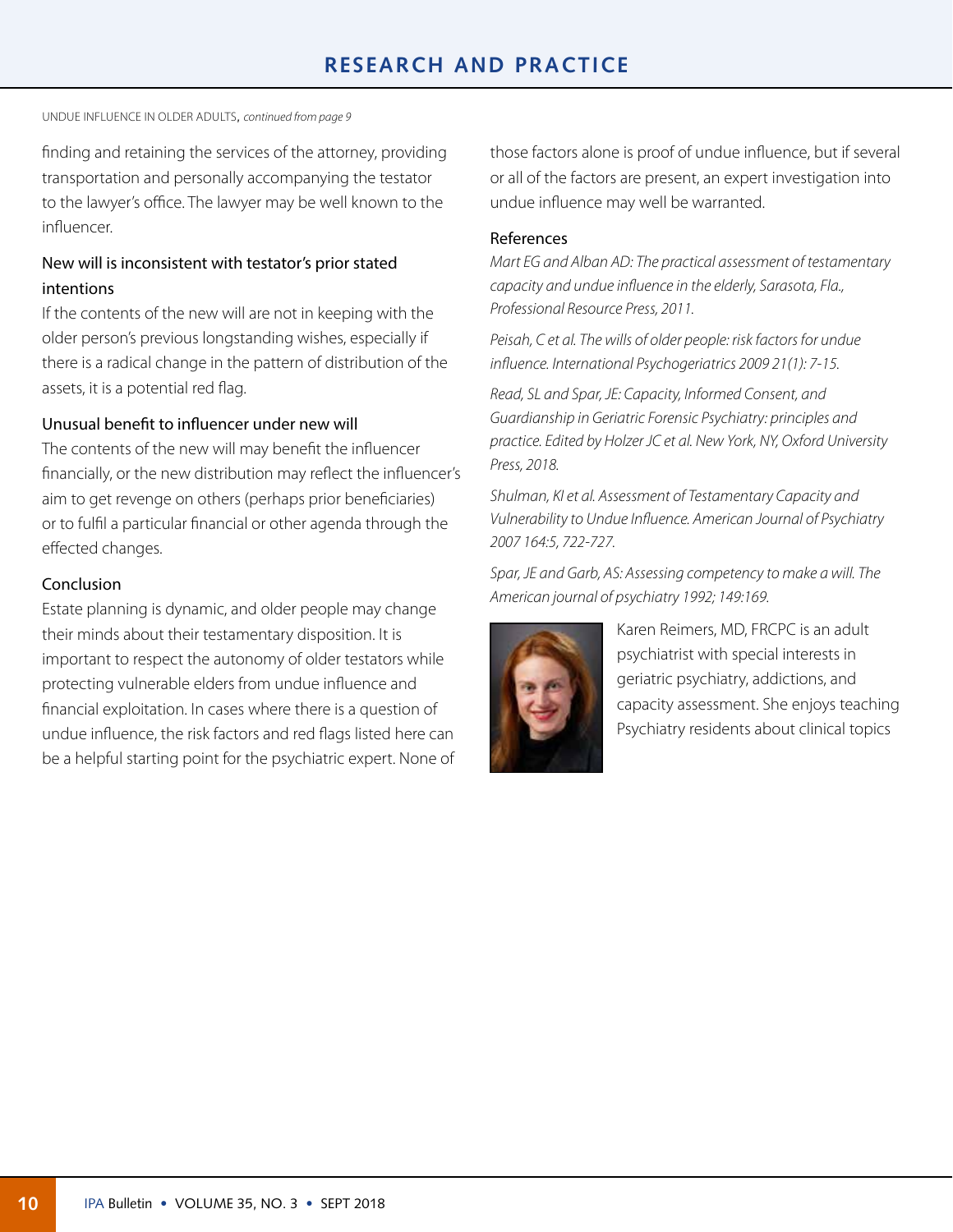#### **LIMBIC ENCEPHALITIS: A LESSER-KNOWN AND SOMETIMES UNDER-RECOGNISED CAUSE OF RAPIDLY PROGRESSIVE DEMENTIA.**

#### *Laura Valzolgher*

*Memory Clinic, Geriatric Department, Bolzano Hospital, Italy*

Diagnostic criteria for definite autoimmune limbic encephalitis *(Graus F et al. Lancet Neurol 2016). All four of the following criteria must be met ( if one of the first three criteria is not met , diagnosis of definite limbic encephalities can be made only with the detection of antibodies against cell-surface, synaptic or onconeuronal proteins):*

- Subacute onset (rapid progression of <3 months) of working memory deficits ( short-term memory loss) seizures or psychiatric symptoms suggesting involvement of the limbic system.
- Bilateral brain abnormalities on T2 weighted fluid attenuated inversion recovery MRI highly restricted to the medial temporal lobes
- At least one of the following :
	- CSF pleocytosis
	- EEG with epileptic or slow wave activity involving the temporal lobes
- Reasonable exclusion of alternative causes

#### Background:

The diagnostic approach of patients referring for initial memory impairment and neurocognitive decline includes a complete series of clinical, biochemical, neuroradiological, and biomarkers evaluations in order to differentiate potentially reversible and treatable conditions from other chronic neurodegenerative diseases, such as Alzheimer's, Lewy body, Parkinson's, and vascular dementia. In particular, time of onset and progression of symptoms should guide clinicians to rule out acute and rapidly progressive forms of dementia, such as Creuzfeld Jakob disease or infective, inflammatory, and autoimmune encephalitis. Among the latter, limbic encephalitis is a lesser-known inflammatory condition localized to structures of the limbic system presenting with mood and behavioral changes, short-term memory impairment and cognitive dysfunction.

#### Case Presentation:

A 76-year old man with a medical history of hypertension and dyslipidemia was referred to ambulatory neuropsychological assessment because of recent onset of subjective shortterm memory loss, which did not interfere with daily living activities. The brain CT scan at first evaluation showed signs

of chronic vascular encephalopathy. Neuropsychological assessment showed uncertainty in orientation to time, as well as low but still normal results in learning profile and language comprehension, whereas a normal performance was observed in all other functions (attention, processing speed, reasoning, and problem-solving, spatial, and language production). Four months after initial assessment the patients was admitted to the neurologic department for acute confusional state. This time Magnetic Resonance Imaging (MRI) of the brain was performed demonstrating areas of high signal changes in the medial temporal lobes bilaterally on FLAIR sequences (see images). Additional tests for rapidly progressive dementia were performed, including paraneoplastic and anti-neuronal antibodies, screening for viral meningoencephalities and cerebrospinal fluid (CSF) essay. The findings were suggestive for the diagnosis of limbic encephalitis, and the patient was treated with high-dose parenteral corticosteroids, followed by a tapering oral dose over a few months. He also underwent a tumor screening, which gave negative results. His condition ameliorated during treatment until full recovery.

LIMBIC ENCEPHALITIS, *[continued on next page](#page-0-0)*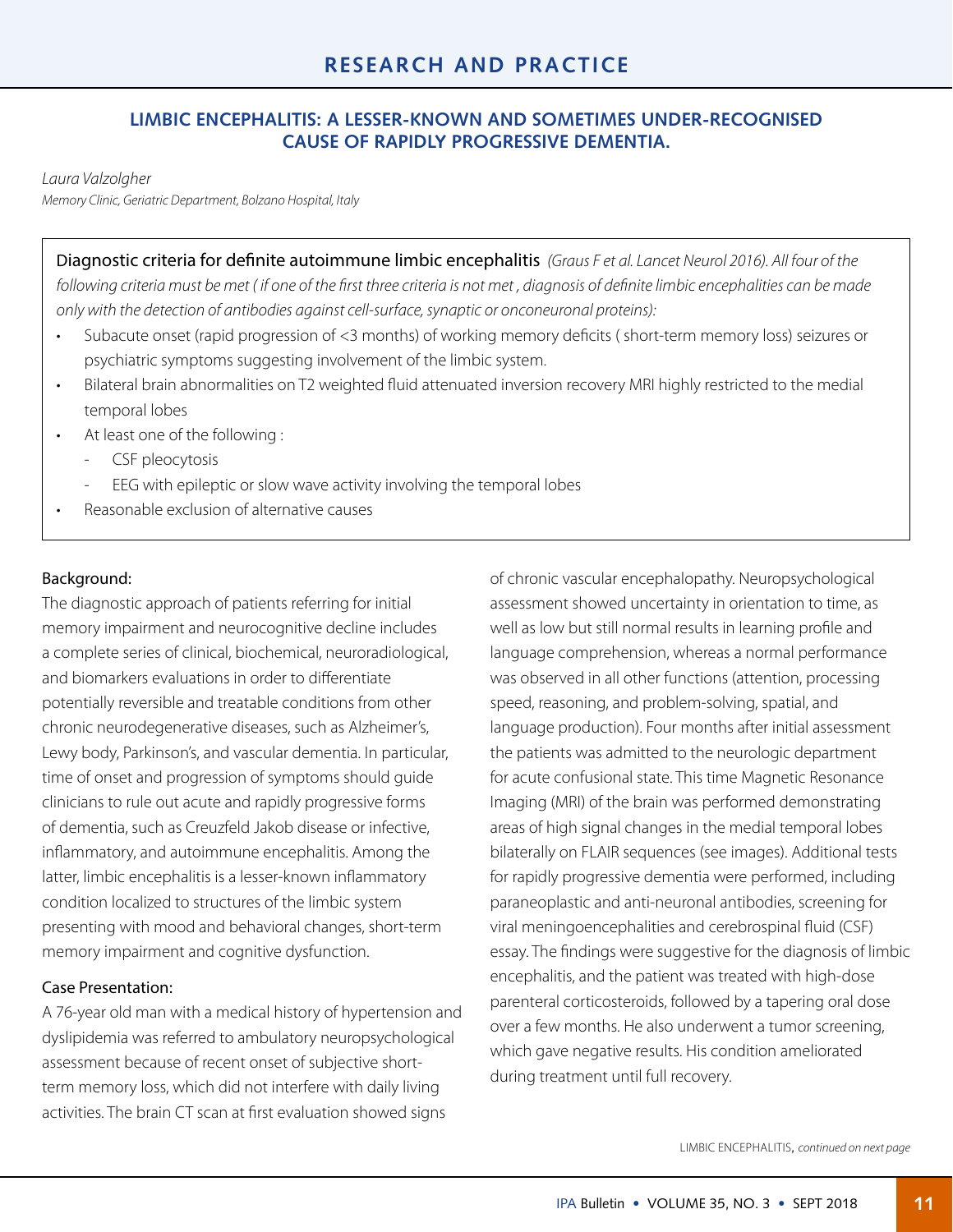LIMBIC ENCEPHALITIS, *[continued from page](#page-0-0) 11*



*Figures: MRI in patient with limbic encephalities showing in axial and coronal FLAIR images signal abnormalities in the bilateral mesial temporal lobes.* 

#### Discussion and Rapid Overview of Limbic Encephalitis:

Limbic encephalitis is a lesser-known acute or subacute inflammatory condition localized to structures of the limbic system (hippocampus, amygdala, hypothalamus, cingulate gyrus, limbic cortex) that might be of paraneoplastic origin but also due to other autoimmune conditions.

Typical symptoms of limbic encephalitis beside short-term memory impairment and cognitive dysfunction include focal seizures with impaired awareness, mood and behavioral changes and occasionally hypothalamic dysfunction (hyperthermia, somnolence, endocrine abnormalities). Symptoms tend to evolve over days or weeks, but subacute presentations over months have also been described. Most frequently associated neoplasms are: lung cancer (commonly small cell lung cancer), seminoma and other testicular tumors, thymoma, breast cancer, and Hodgkin lymphoma. Neurological symptoms typically precede the tumor discovery. Diagnostic workup includes typical electroencephalography (EEG), magnetic resonance imaging (MRI), serum and cerebrospinal fluid (CSF) essay.

Typical EEG findings include slowing or epileptiform activity that is maximal in the temporal regions. MRI may show on

T2 fluid attenuated inversion recovery FLAIR sequences hyperintensity in the mesial temporal lobes. Autoantibodies varies according to tumor type and are to be found in serum and CSF. Autoimmune encephalitis is associated with antibodies to neuronal cell surface/synaptic proteins.

Diagnostic criteria for definite autoimmune limbic encephalitis are shown in the highlight box.

#### Treatment and Outcome

Treatment options include immunosuppression and tumor resection for paraneoplastic forms, while if untreated, limbic encephalitis can lead to progressive neurologic deterioration and death. Spontaneous recovery, however, has also been described. First-line immunosuppressive treatment includes parenteral corticosteroids, intravenous immunoglobulin, and plasma exchange, according to individual case. As a secondline therapy, other immunosuppressive agents such as Rituximab and Cyclophosphamide may be considered.

There is a variable but favorable response to treatment for autoimmune encephalitis, ranging from complete recovery to permanent neurologic sequelae and death, whereas the prognosis for paraneoplastic forms depends on the underlying tumor.

LIMBIC ENCEPHALITIS, *[continued on next page](#page-0-0)*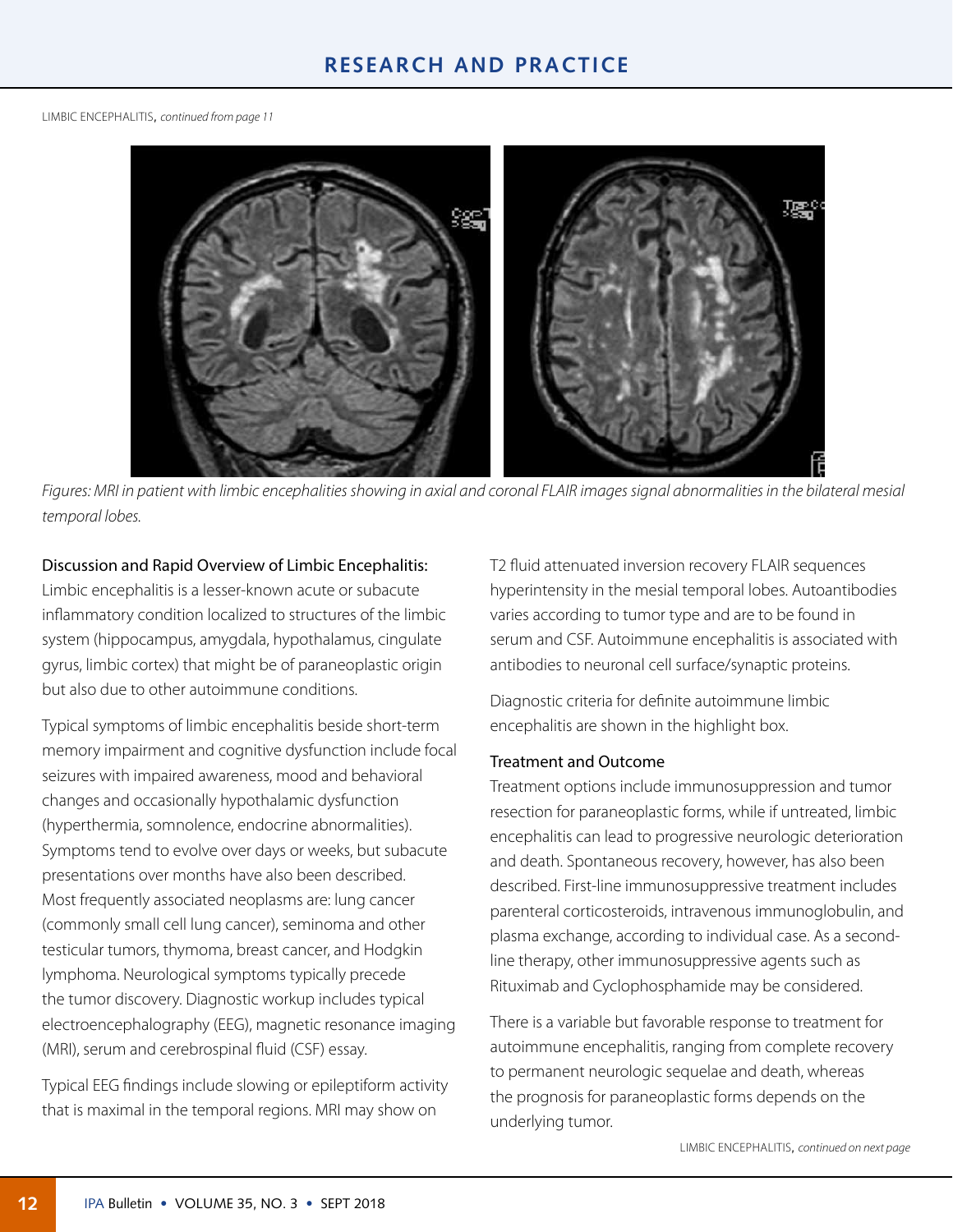## **RESEARCH AND PRACTICE**

LIMBIC ENCEPHALITIS, *[continued from page](#page-0-0) 12*



#### For further reading:

*-Karim M et al. Limbic encephalities. BMJ Case report 2014;*

*-Graus F et al. A clinical approach to diagnosis of autoimmune encephalities. Lancet Neurol 2016; 15: 391.*

*-Taneja S et al. Simultaneous 18 F-FDG PET/ MRI in autoimmune Limbic Encephalities. Indian Journal of Nuclear Medicine 2018; 33: 174-6.*

*-Mahajan S et al. Comprehensive and Methodological: Diagnostic and Managemnt Approaches to rapidly progressive Dementia. Curr Treat Options Neurol 2017; 19: 40.* 



Laura Valzolgher, MD, works at the Memory Clinic at the Geriatric Department of Bolzano Hospital, Italy. She is currently completing a Master of Science Degree in Psychogeriatrics at University La Sapienza Rome.

Laura Valzolgher, MD, works at the Memory Clinic at the Geriatric Department of Bolzano

Hospital, Italy. She is currently completing a Master of Science Degree in Psychogeriatrics at University La Sapienza Rome.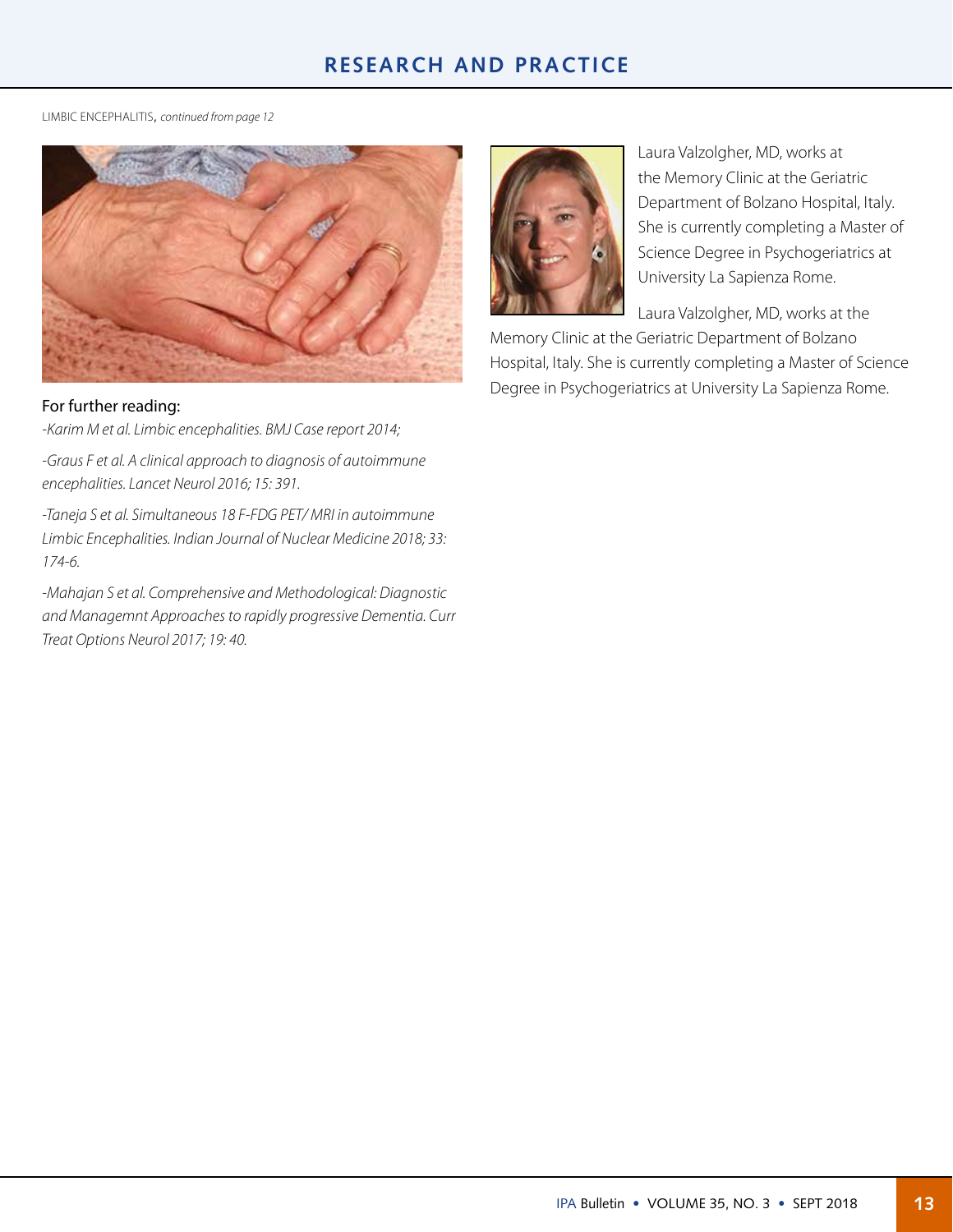#### **IMPROVEMENTS REQUIRED IN HOSPITAL CARE OF OLDER PEOPLE**

*Dr. Gillian Stockwell-Smith, RN, MN, MAP (Hons), PhD Menzies Health Institute Queensland, Griffith University, Queensland, Australia*

#### Key highlights:

- Most high-income countries have a large and rapidly increasing older population, but acute hospital services have been slow to acknowledge and respond to the complex care needs of older people.
- Older people often experience significant deconditioning while in hospital, but the focus of rapid throughput in acute care tends to deny them a treatment goal of restoration to pre-admission status.
- Respect and knowledge are lacking in the care of older people in hospital, particularly in relation to people with dementia.
- Initiatives to improve hospital care of older people exist and current demographic trends indicate that we need to focus on putting them into action sooner rather than later.

Most high-income countries have a large and rapidly increasing older population [1]. Ageing is accompanied by a broad range of psychosocial changes and an increasing risk of physical and cognitive decline. The risk of having more than one health condition (multiple morbidity) increases with age [2], and older people have higher health service utilisation (particularly inpatient care) [3]. However, acute hospital services have been slow to acknowledge and respond to the changing demographic and resulting complex care needs of older people [4]. Quality of care is high on the agenda of hospital authorities worldwide, but hospitals can be dangerous places for older people [5]. Older people have a high risk of injury (falls) and secondary infections (delirium, pneumonia, urinary infections) whilst in hospital [6]. As a consequence they often experience significant deconditioning (decline in physical and cognitive capacity) [5]. Older people require time to fully recover after an acute episode of illness or injury, but the focus of rapid throughput in acute care tends to deny them a treatment goal of restoration to pre-admission status. Shorter hospital stays also mean that decisions about older patients' capacity to return home are often made when they are still unwell and/or vulnerable [7].

Health professionals attitudes towards older patients have become less positive over time [8]. Attitudes affect the quality of care provided, as reflected in findings from many studies on the care and experiences of older people in hospital. Older people with longer than expected hospital stays are frequently seen as unnecessarily occupying hospital beds [9]. They are referred to as 'bed blockers', regardless of whether the delay is due to hospital factors (delayed diagnostic tests or investigations) or additional care needs [9]. People with dementia are commonly perceived as a source of stress and frustration due to their complex care needs and behaviours [10]. Nurses report that they receive very little education about dementia and lack the skills required to manage patients with dementia [10]. Family members often play a significant role in caring for older people at home, particularly those with dementia, but feel excluded when the person is admitted to hospital [10]. They express frustration with both the quality of hospital care and staff attitudes towards their own knowledge and experience [4].

It appears that respect and knowledge are lacking in the care of older people in hospital, particularly people with dementia [4]. Greater attention to fundamental nursing care can prevent functional and cognitive decline, and may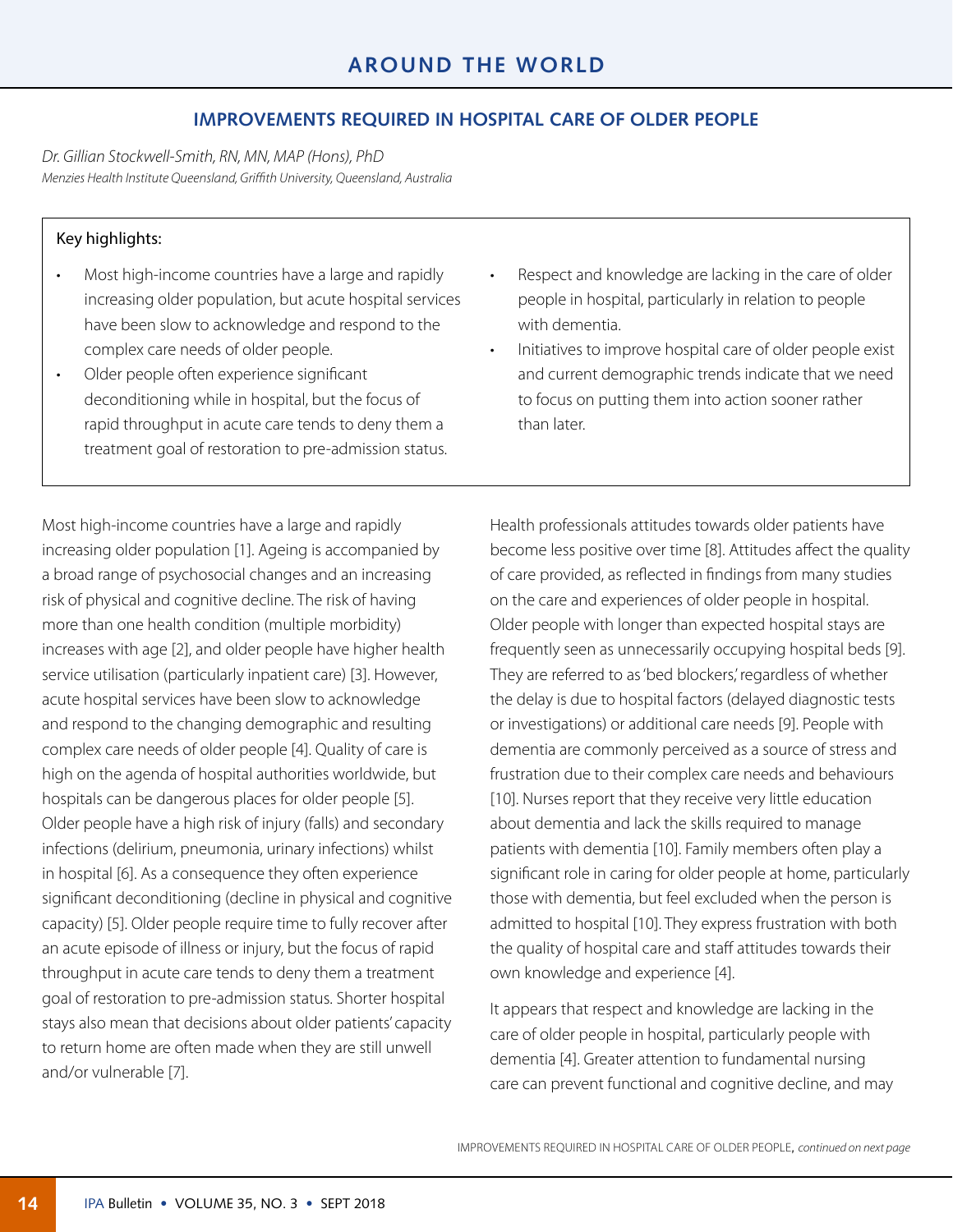## **AROUND THE WORLD**

IMPROVEMENTS REQUIRED IN HOSPITAL CARE OF OLDER PEOPLE, *[continued from page](#page-0-0) 12*

improve the quality of care of older people in hospital, as well as discharge outcomes [11]. Relational approaches to care that are respectful and inclusive may also underpin more positive experiences of acute health care for older people and their carers [4]. Adopting a comprehensive approach to carer engagement in the hospital care of older people has been suggested as a means of improving care delivery and continuity [12]. Initiatives such as The Dementia Friendly Hospital Initiative Education Programme have shown significant improvement in hospital staff attitudes and practices [13]. It is apparent that initiatives to improve hospital care of older people exist, and current demographic trends indicate that we need to focus on putting them into action sooner rather than later.

#### References

- *1. Beard, J.R., et al., The World report on ageing and health: a policy framework for healthy ageing. The Lancet, 2016. 387(10033): p. 2145-2154.*
- *2. World Health Organisation, World Report on Ageing and Heatlh. 2015, WHO: [http://www.who.int/ageing/events/](http://www.who.int/ageing/events/world-report-2015-launch/en/) [world-report-2015-launch/en/.](http://www.who.int/ageing/events/world-report-2015-launch/en/) p. 260.*
- *3. Australian Institute of Health and Welfare, Australia's hospitals 2015–16 at a glance, AIHW, Editor. 2017, AIHW: Canberra. p. 44.*
- *4. Bridges, J., M. Flatley, and J. Meyer, Older people's and relatives' experiences in acute care settings: Systematic review and synthesis of qualitative studies. International Journal of Nursing Studies, 2010. 47(1): p. 89-107.*
- *5. Edvardsson, D. and R. Nay, Acute care and older people: challenges and ways forward. Australian Journal of Advanced Nursing, 2009. 27: p. 63+.*
- *6. Bail, K., et al., Potentially preventable complications of urinary tract infections, pressure areas, pneumonia, and delirium in hospitalised dementia patients: retrospective cohort study. BMJ Open, 2013. 3(6).*
- *7. Connolly, M., et al., Systems and people under pressure: the discharge process in an acute hospital. Journal of Clinical Nursing, 2009. 18(4): p. 549-558.*
- *8. Liu, Y.-e., I.J. Norman, and A.E. While, Nurses' attitudes towards older people: A systematic review. International Journal of Nursing Studies, 2013. 50(9): p. 1271-1282.*
- *9. Brown, L., A. Abello, and L. Thurecht, Length of Hospital Stay by Older Australians: Bed-Blocking or Not? 2011, National Centre for Social and Economic Modelling, : Canberra. p. 26.*
- *10. Digby, R., S. Lee, and A. Williams, The experience of people with dementia and nurses in hospital: an integrative review. Journal of Clinical Nursing, 2017. 26(9-10): p. 1152-1171.*
- *11. Bail, K. and L. Grealish, 'Failure to Maintain': A theoretical proposition for a new quality indicator of nurse care rationing for complex older people in hospital. International Journal of Nursing Studies, 2016. 63: p. 146-161.*
- *12. Morrow, E.M. and C. Nicholson, Carer engagement in the hospital care of older people: an integrative literature review. International Journal of Older People Nursing, 2016. 11(4): p. 298-314.*
- *13. Palmer, J.L., et al., The Dementia Friendly Hospital Initiative Education Program for Acute Care Nurses and Staff. Journal of continuing education in nursing, 2014. 45(9): p. 416-424.*

#### Profile



Dr. Stockwell-Smith is a registered nurse and works with older people in hospital, community and residential aged care settings in the United Kingdom and Australia for over thirty years. She is currently a research fellow in sub-acute and aged care nursing with Griffith

University and Gold Coast Hospital and Health Service. [g.stockwell-smith@griffith.edu.au](mailto:g.stockwell-smith@griffith.edu.au) .

IPA AND SOCIAL MEDIA, *[continued on next page](#page-0-0)*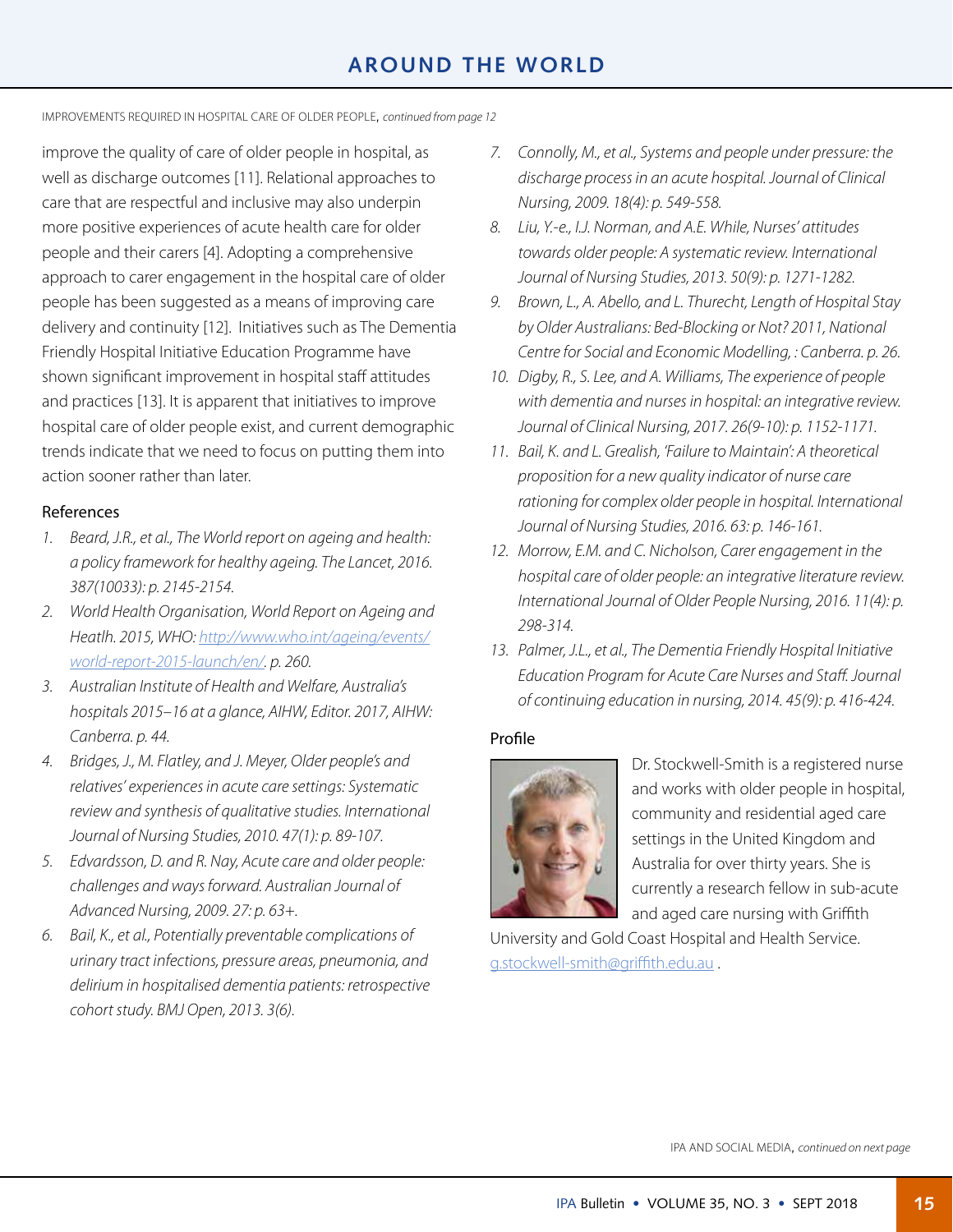## **INTERNATIONAL PSYCHOGERIATRIC ASSOCIATION (IPA) AND SOCIAL MEDIA**

Social media is now the way for people to communicate and interact online. Initially for personal use, it has evolved to include different businesses and organizations. It has become a fast and popular way to distribute information, opportunities and connect the member around the world in an instant.

What makes it "social" is its content, which can include conversations, commentary, and other user-generated annotations and engagement interactions.

Publishing content has become exponentially simpler over the last several years, which has helped skyrocket the use of social media.

Nowadays, it is unthinkable for an organization to not participate in social media, interacting directly with its members. IPA has had a growing role in social media, with Twitter and Facebook accounts. IPA has four main goals for our social media accounts:

- Maintain IPA's worldwide reputation as diverse & cutting edge
- Expand IPA's engagement with global geriatric mental health professionals
- Increase awareness of IPA's events, programs & publications
- Highlight content on the IPA website & *International Psychogeriatrics* Journal

For those of us who are not so "tech savvy," this article aims to help you understand the basic of Facebook and Twitter, how to connect with the IPA community online, and how to share and create new content.

#### **FACEBOOK**

Facebook can be accessed from a large range of devices with Internet connectivity, such as desktop computers, laptops, tablets, and smartphones. After registering, users can create a customized profile indicating their name, occupation, schools attended, and so on. Users can add other users as "Friends", exchange messages, post status

updates, share photos, videos and links, use various software applications ("apps"), and receive notifications of other users' activity. Additionally, users may join common-interest user groups organized by workplace, school, hobbies or other topics, and categorize their friends into lists such as "People From Work" or "Close Friends". Additionally, users can report or block unpleasant people.

#### How do I create a Facebook account?

To create a Facebook account:

- 1. Go to [www.facebook.com/r.php.](http://www.facebook.com/r.php) (or download the app on your mobile)
- 2. Enter your name, email or mobile phone number, password, date of birth and gender.
- 3. Click Create an Account.
- 4. To finish creating your account, you need to confirm your email or mobile phone number.

To follow IPA just seach for [https://www.facebook.com/](https://www.facebook.com/ipaonline/) [ipaonline/](https://www.facebook.com/ipaonline/) in your browser once you have a facebook acount and click on "like" You will then see new posts on your Facebook homepage (or "newsfeed").

#### **TWITTER**



Twitter is an online news and social networking service, on which users post and interact with messages known as "tweets". Tweets were originally restricted

to 140 characters, but on November 7, 2017, this limit was doubled for all languages except Japanese, Korean, and Chinese. Registered users can post tweets, but those who are unregistered can only read them. Users access Twitter through its website interface, or mobile device app.

#### How do I create a Twitter account?

- 1. Go to http://twitter.com and find the sign up box, or go directly to https://twitter.com/signup. (or download the app on your phone)
- 2. You will be guided through our sign up experience and prompted to enter information such as your name and email address.
- 3. Please note that in order to verify your phone number,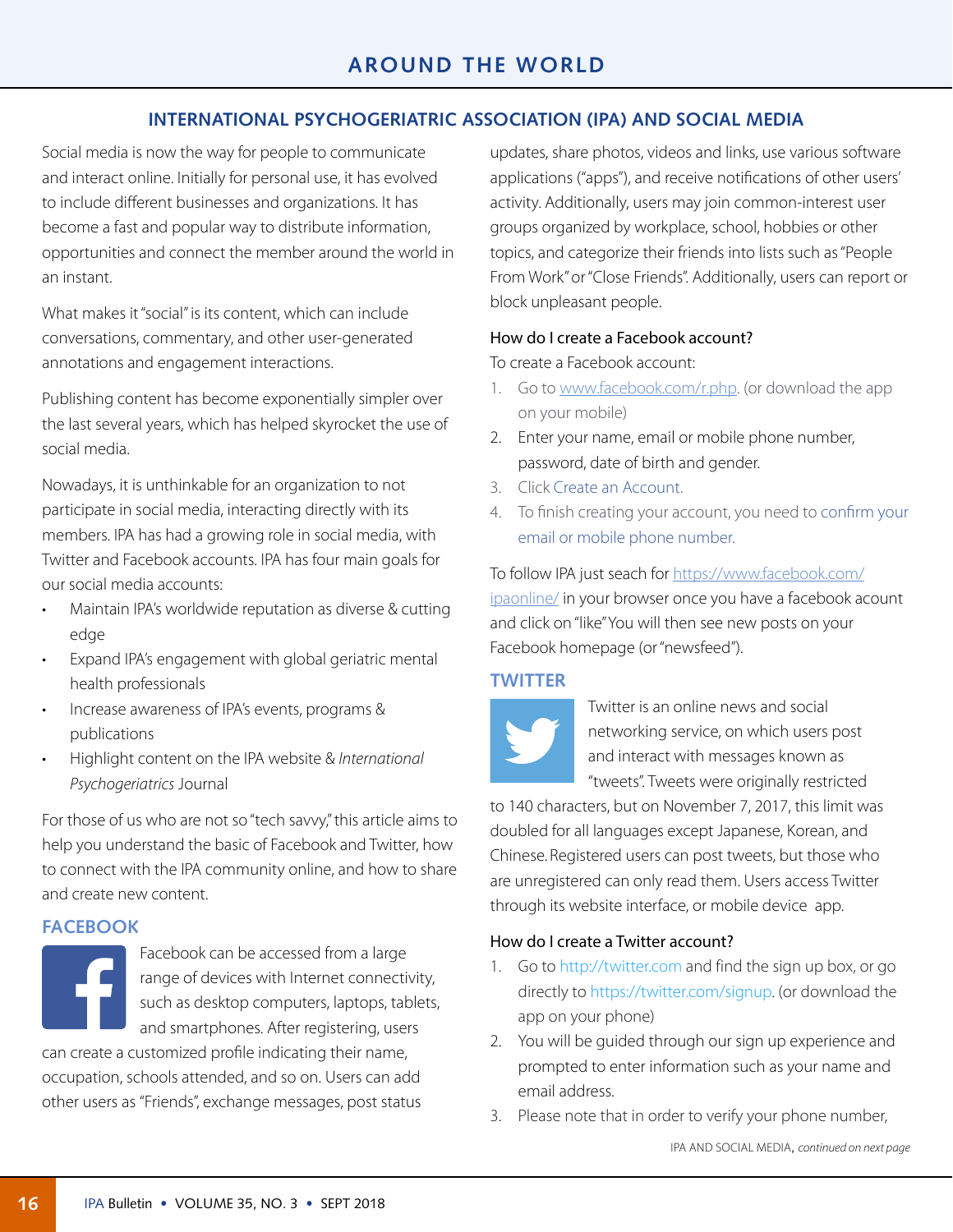IPA AND SOCIAL MEDIA, *[continued from page](#page-0-0) 12*

we will send you an SMS text message with a code. You may also request a voice call to verify your phone number. Enter the verification code in the box provided. Learn more about having a phone number associated with your account.

- 4. Once you sign up for an account, you can select a username (usernames are unique identifiers on Twitter). We›ll tell you if the username you want is available.
- 5. Learn how to customize settings for your new account.

To follow IPA, just search [IPA\\_Online,](https://twitter.com/IPA_Online) and click on follow. You'll then see our updates in your Twitter feed.

Enjoy!



Dr. Tomás León R. is a Psychiatrist of the Memory Unit at Hospital del Salvador, Santiago, Chile.

## **A REPORT ON ALZHEIMER'S ASSOCIATION INTERNATIONAL CONFERENCE (AAIC) 2018**

*Tzung-Jeng Hwang, MD, PhD Department of Psychiatry, National Taiwan University Hospital, Taiwan*



The 2018 Alzheimer's Association International Conference (AAIC) was held at McCormick Place, Chicago in July this year. It is the world's largest meeting about dementia, with the main goal of advancing science, ranging from basic research to personalized care. Like last year, there were more than 90 sessions, more than 1,500 posters and 6 preconference workshops. A total of more than 5000 participants, from at least 70 countries around the world, attended the meeting. The IPA also took this opportunity to set up a booth, communicating with vast numbers of participants from related fields.

One of the Professional Interest Areas (PIAs) that may be most interesting to IPA members is the Neuropsychiatric Syndrome PIA. Several members are the opinion leaders of the PIA, such as Prof. Sano, Cummings, Mintzer etc. This year, the Neuropsychiatric Syndrome PIA hosted a variety of activities to discuss the measurement and treatment of agitation, apathy, psychosis and other related issues. The new concept of mild behavioral impairment still attracted many researchers and clinicians to learn how this mild form of neurobehavioral symptoms can help early identify potential problems and lead to early intervention. The 2014 IPA criteria of agitation was frequently mentioned during these activities, showing the important contribution of IPA to this field. Echoing this trend of development, our IPA President, Prof. Mary Sano, published a key paper ("Identifying better outcome measures to improve treatment of agitation in dementia: a report from the EU/US/CTAD Task Force") in 2018 with six major recommendations, including operationalized agitation criteria, combining clinician- and caregiver-derived outcomes, using global ratings to define clinically meaningful effect, improving the accuracy of caregiver reports, employing emerging technologies to collect real-time data, utilizing innovative trial design, and increasing the use of biomarkers. Critical questions include how to define these specific conditions, how to select instruments to measure

A REPORT ON AAIC 2018, *[continued on next page](#page-0-0)*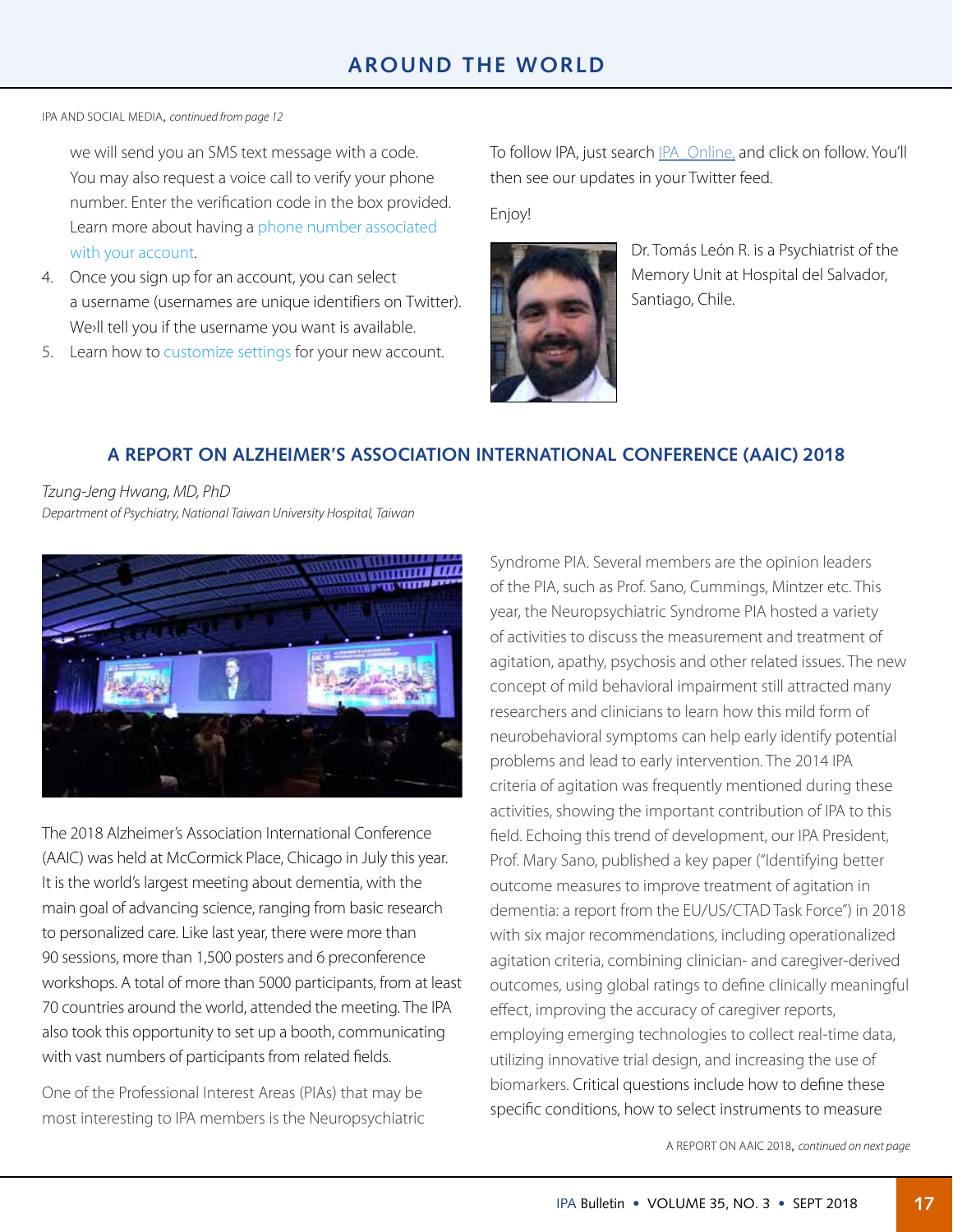## **AROUND THE WORLD**

A REPORT ON AAIC 2018, *[continued from page](#page-0-0) 15*

symptoms, and whether the best approach is to define, diagnose and treat symptom clusters or comprehensive conditions, etc.



In fact, IPA has been a leader in developing definition and advancing understanding of NPS in AD and other dementias. The groundbreaking concept of Behavioral and Psychological Symptoms of Dementia (BPSD) was proposed by IPA experts after consensus meetings in 1994. Over the years, expert consensus meetings have been conducted about BPSD (twice), Lewy Bodies, Vascular Dementia, Mild Cognitive Impairment, etc. Currently, IPA plans to develop definitions of and metrics for the full range of neuropsychiatric symptoms, which include agitation, mood, psychosis and sleep.

There are two things worthy of mentioning related to IPA members. Prof. Jeff Cummings received the Lifetime Achievement Award, and Prof. Henry Brodaty gave a plenary speech titled "Psychosocial Research in Dementia: Past, Present and Future." Both are leaders in research field of dementia, and we are very proud of them.

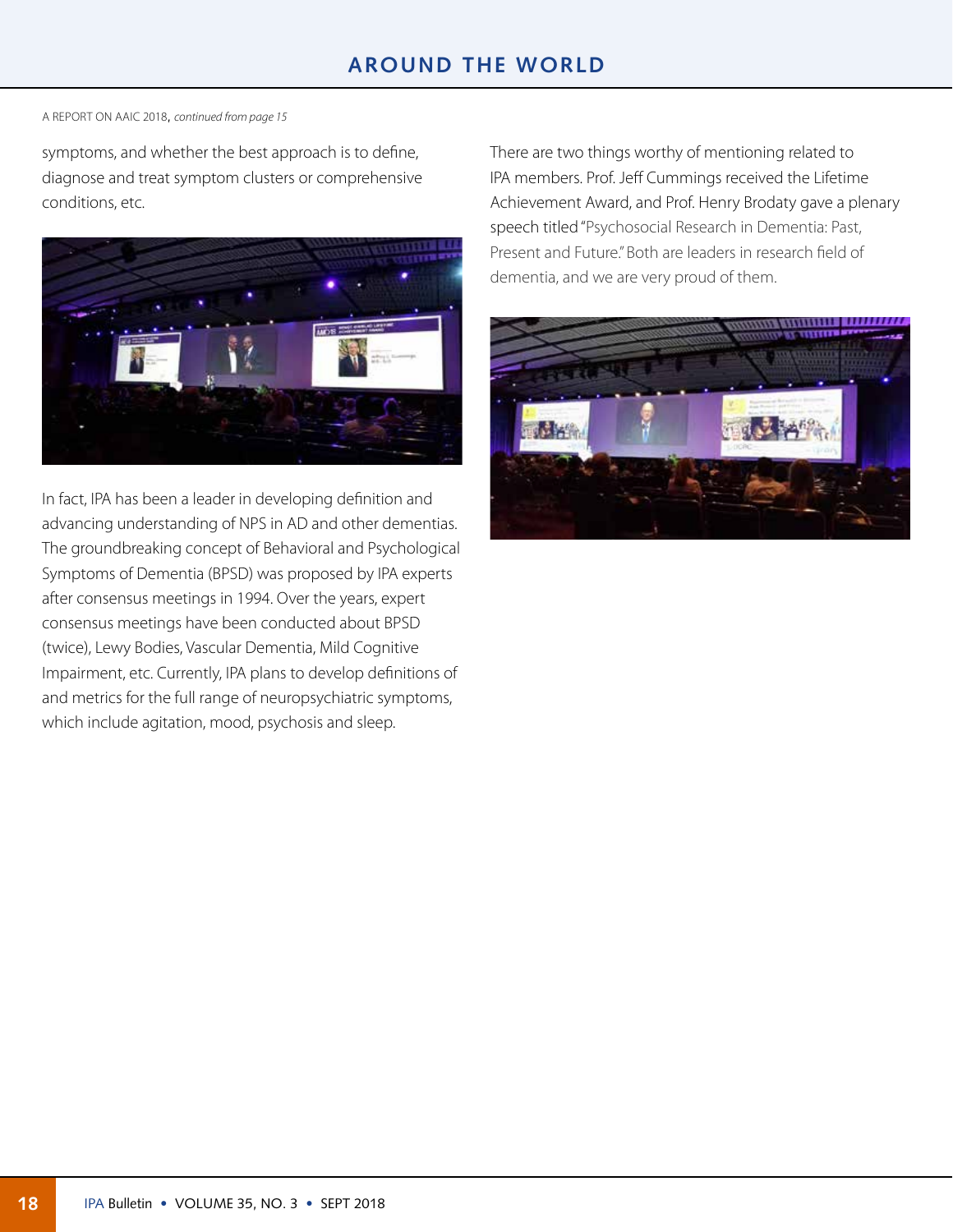## **BONE-CONDUCTION HEARING AIDS FOR BETTER COMMUNICATION IN THE ELDERLY**

*Yung-Jen Yang, MD, MSc.*

*Member of directors, Taiwanese Society of Geriatric Psychiatry, Taiwan*

#### Key points:

- Hearing loss in older individuals is a common and important issue. While many interventions have been developed, their efficacy and effectiveness remain uncertain.
- Most devices act upon the air-conducting route, but there are many advantages to targeting the boneconducting route. Personal sound amplification products (PSAPs) are wearable bone-conduction

hearing aids, which are not subject to medical device regulations and thus the most easily acquired, nicknamed "over the counter hearing aids." Implanted bone-conduction hearing aids vary in complexity, including bone-anchored hearing aids (BAHAs), cochlear implants, implantable middle ear hearing devices, and auditory brainstem implants.



There have been several approaches developed to solve these problems, including written aids, lip reading or speech reading, conservative types of hearing aids or headphones, and more invasively implanted hearing aids. After exploring the literature, there are a few systematic reviews that specifically address this issue, but the efficacies and effectiveness of these devices remain uncertain. Although hearing aids are not a novel invention

Figure 1. Styles of wearable hearing aids (from https://www.nidcd.nih. in human history, those that improve hearing by gov/health/age-related-hearing-loss)

Communication is a key element in healthcare and social services, and especially important in the care services for the elderly because of the ageing effects on the auditory system. There are various factors that may cause hearing loss in older people, including long-term noise exposure, poorly controlled hypertension and diabetes mellitus, medications, some diseases and even the unexplainable ageing effects. These environmental and medical conditions contribute in common to the damages on the apparatuses in our inner, mid and even outer ears. According to the previous studies, hearing loss of mixed causes has been the leading type in the elderly.



Figure 2. wearable personal sound amplification product (PSAP)

BONE-CONDUCTION HEARING AIDS, *[continued on next page](#page-0-0)*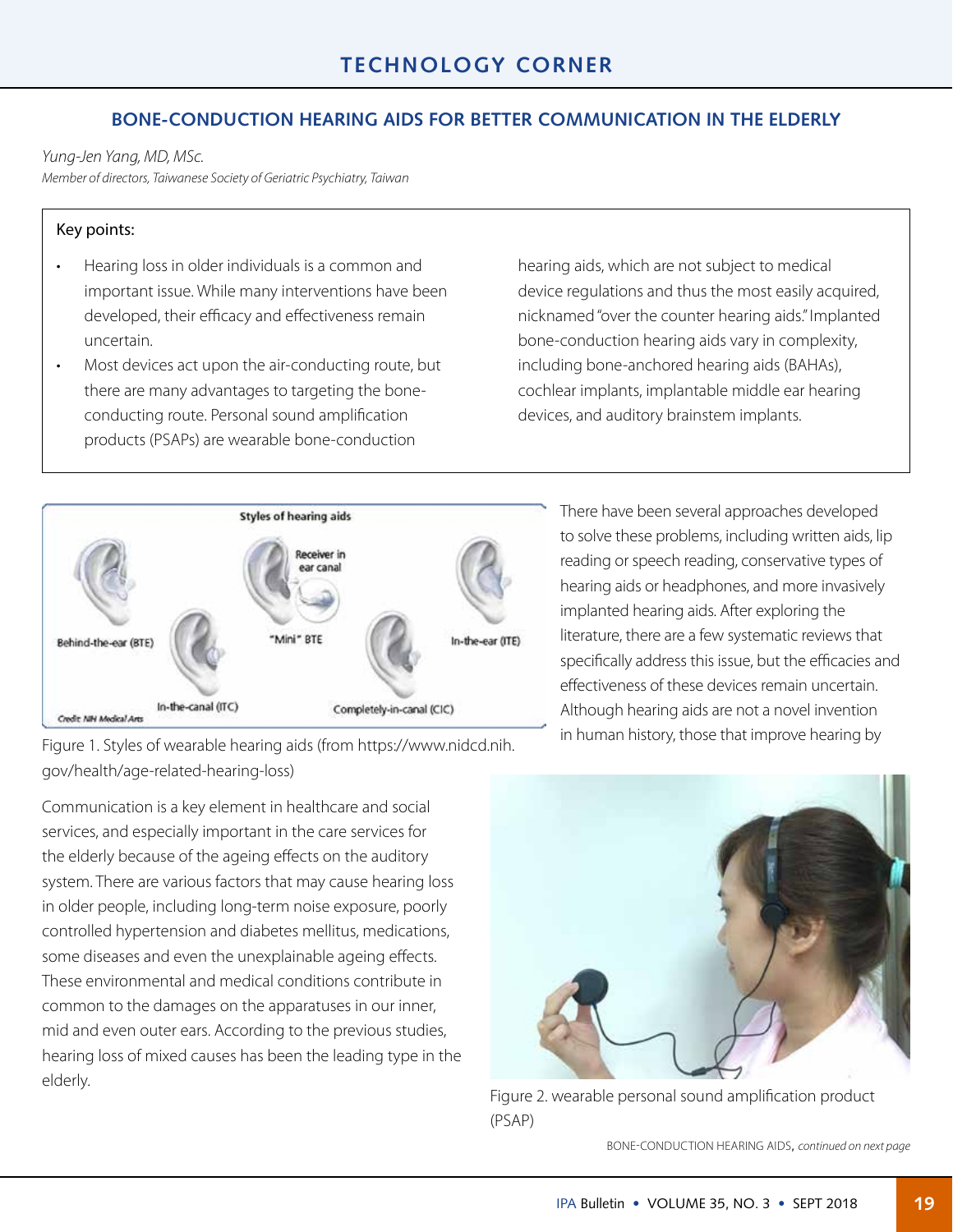## **TECHNOLOGY CORNER**

#### BONE-CONDUCTION HEARING AIDS, *[continued from page](#page-0-0) 15*

acting on the air-conduction route remain most prevalent, and seem easily available in the market. However, based upon clinical experience and primary studies, devices that take advantages of the bone-conductive route appear appealing. In this brief column, I will specifically focus on hearing aid devices with bone-conduction properties.

According to the US Food and Drug Administration, "hearing aids" refer to any wearable instrument or device designed for, offered for the purpose of, or represented as aiding persons with or compensating for impaired hearing (21 CFR 801.420, US FDA). I will roughly divide them into wearable and implanted aids; implanted aids frequently require surgical procedures to implant.

The first category of bone-conductive hearing aids, the wearable type, can be easily acquired from the market when it is not classified as a medical device, or accessed with some kind of medical evidence/prescription depending on the conditions or purposes (21 CFR 801.421, US FDA). The most accessible wearable bone-conduction hearing aids for the elderly are also classified as personal sound amplification products (PSAPs), which are not subject to medical device regulations. These PSAPs are nicknamed as "OTC hearing aids" and can be purchased at various stores and even online.

The other category of bone-conductive hearing aids, the implanted type, requires surgical implantation of conductors or sound generators that adhere to the bone. Bone-anchored hearing aids (BAHAs) are the simplest, cochlear implants and implantable middle ear hearing devices more complex, and auditory brainstem implants the most delicate, only performed after a thorough evaluation and licence.



Figure 3. Implanted bone-anchored hearing aid (BAHA) (from http://www.otosurgery.org/BAHA\_overview.htm)

In the practice of geriatric psychiatry, better communications with the patients prompt to better quality of service, avoiding faults, and reducing the wastes of unnecessary medical sources. These factors urged the frontline practitioners to prepare supportive tools whenever there to be barriers in communication. In my empirical experience so far, even a PSAP at hand can dramatically concur the communication barriers related with mixed-type hearing loss which is quite common in the elderly.

Dr. Yang is a psychogeriatrician in Taiwan, and is also the founding Secretary General of Taiwanese Society of Geriatric Psychiatry. He is interested in the new innovations, technologies and trials in healthcare, and has been well trained for evidence-based medicine in the UK to be capable of critically appraising the information.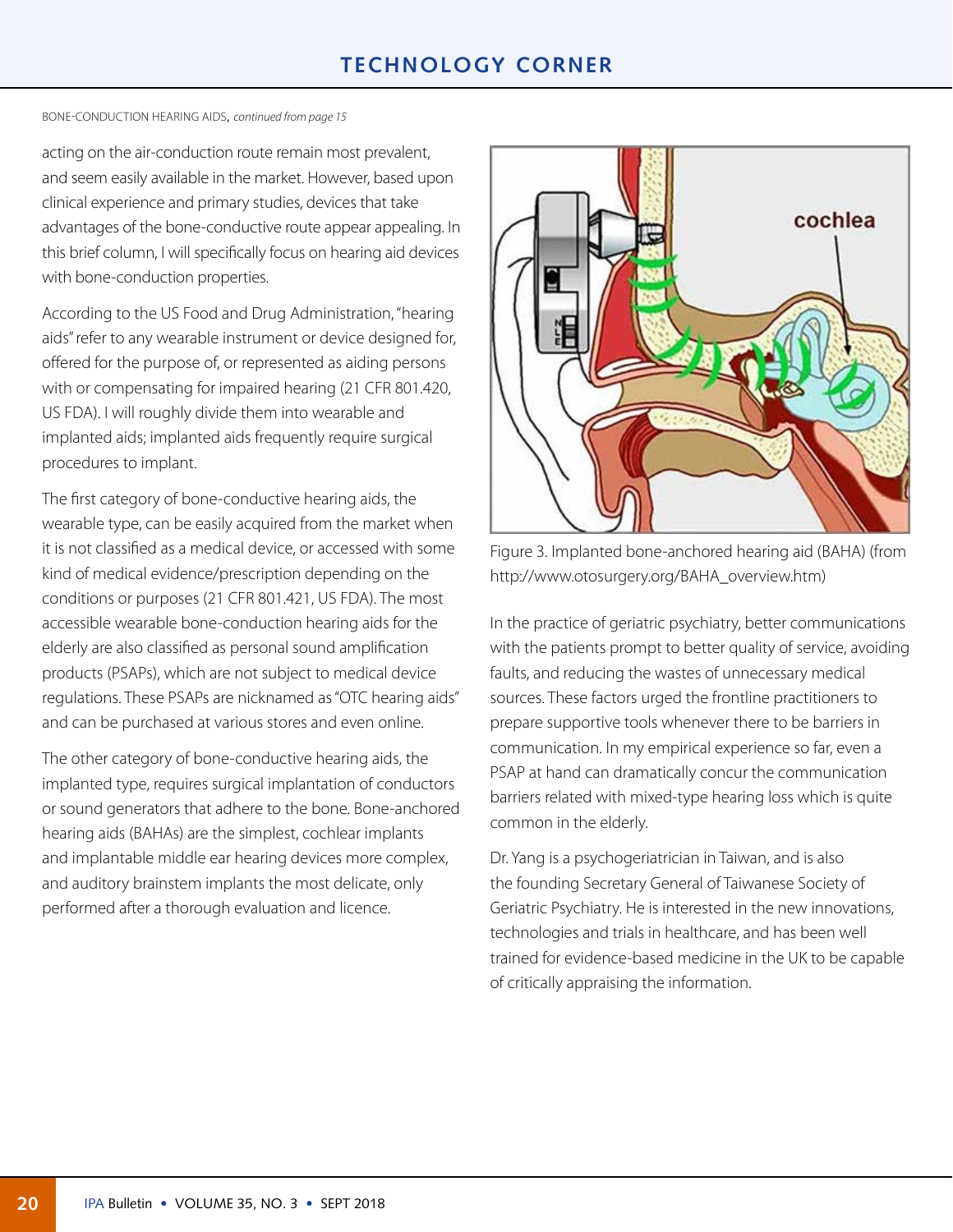## **IPA MEETINGS & COLLABORATIONS**

In collaboration with the Institute of Cognitive Neurology (INECO) Foundation and Universidad Favaloro in Buenos Aires, Argentina, the IPA will launch the second round of Spanish-language online courses to provide initial training in Psychogeriatrics to address growing needs in Latin America.

The second round of courses will launch online beginning 1 October 2018.

- The course has been developed with the "online" mode so as to be accessible to working professionals who may have limited time.
- It includes six 1-hour modules.
- Attendees have access to a weekly forum to exchange views with teachers and colleagues.
- There is a final exam online and attendees who pass the course will receive a certificate of accreditation from the IPA, INECO, and the Universidad Favaloro.



Consultas e inscripciones----> info@psicogeriatria.org

SCHOLARSHIPS ONCE AGAIN AVAILABLE

Į

#### Rome 2018

# Nursing Home Research International Working Group LONG TERM CARE RESEARCH

13-14 September 2018 • Roma, Italy

#### IPA Programs Include:

- International Psychogeriatric Association Symposium on People with Young Onset Dementia
- Crisis situations concerning severe challenging behavior of nursing home residents with dementia: a symposium of IPA's BPSD Special Interest Forum
- Complex interventions focusing on managing of challenging behavior in NH residents with dementia, in Germany, Norway and the Netherlands. Lessons for the challenge of implementation

## https://www.ipa-online.org/nhltc



International Psychogeriatric Association **Better Mental Health for Older People** 

**IPA** 555 E. Wells St. Suite 1100 Milwaukee, WI 53202 United States

Tel: +1.414.918.9889 Fax: +1.414.276.3349 E-mail: info@ipa-online.org